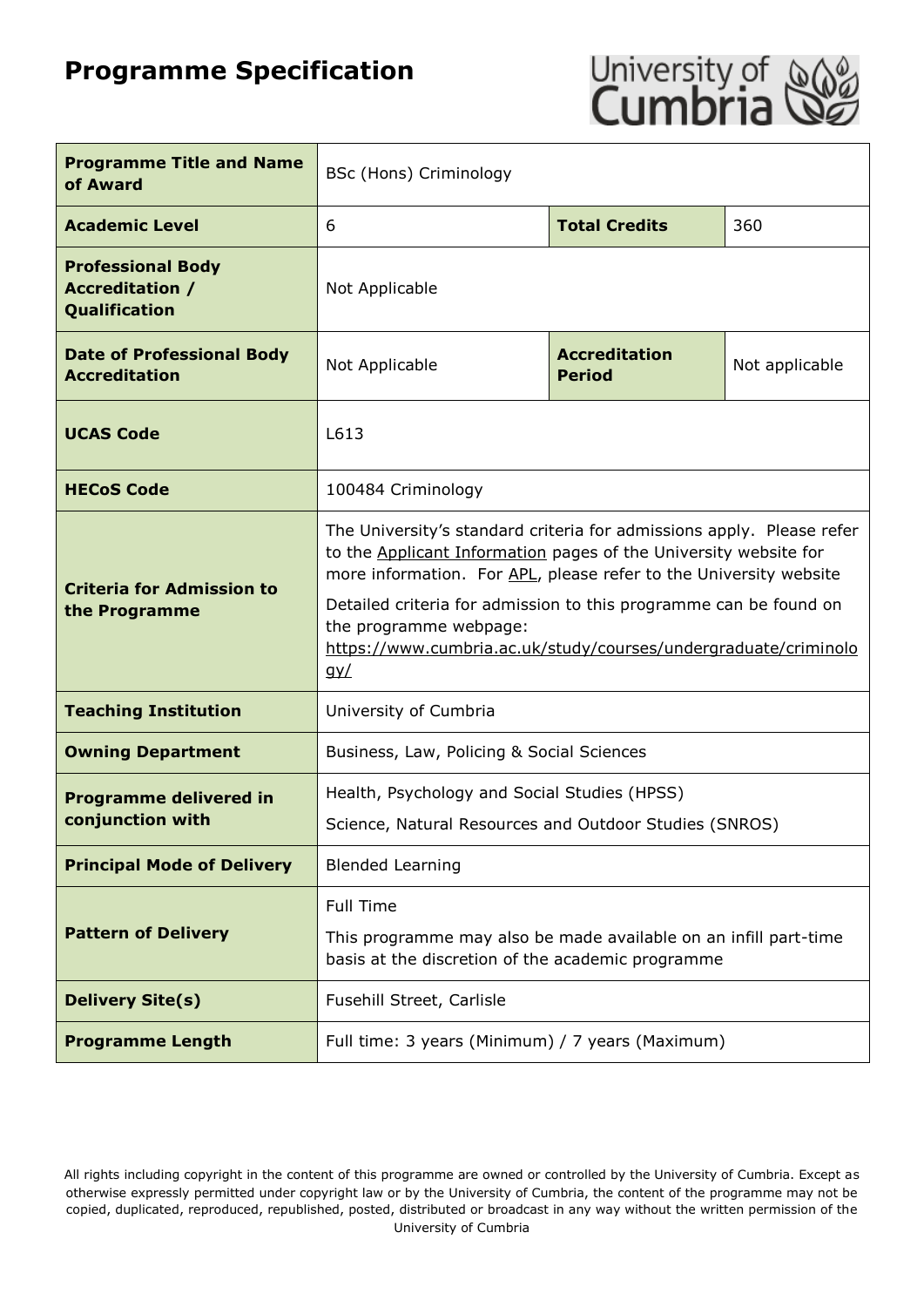| <b>Higher Education</b><br><b>Achievement Report</b><br>(HEAR) | Upon successful completion of this programme, you may receive a<br>Diploma Supplement/Higher Education Achievement Report (HEAR). |
|----------------------------------------------------------------|-----------------------------------------------------------------------------------------------------------------------------------|
|                                                                | You may be awarded one of the following Exit Awards if you fail to<br>achieve the requirements of the full programme.             |
| <b>Exit Awards</b>                                             | BSc Criminology (300 credits)                                                                                                     |
|                                                                | DipHE Criminology (240 credits)                                                                                                   |
|                                                                | CertHE Criminology (120 credits)                                                                                                  |
| <b>Period of Approval</b>                                      | 1 August 2020 to 31 July 2026                                                                                                     |

#### **Cumbria Graduate Attributes**

Throughout your studies, you will be provided with the skills and knowledge relevant to the global workplace. All successful graduates of the University of Cumbria will be:

- Enquiring and open to change
- Self-reliant, adaptable and flexible
- Confident in your discipline as it develops and changes over time
- Capable of working across disciplines and working well with others
- Confident in your digital capabilities
- Able to manage your own professional and personal development
- A global citizen, socially responsible and aware of the potential contribution of your work to the cultural and economic wellbeing of the community and its impact on the environment
- A leader of people and of places
- Ambitious and proud

#### **Programme Features**

How is society affected by crime, and how do social problems affect crime rates? How does the criminal justice system respond to crime and how are policies devised? Crime, offending and victimisation are issues at the forefront of contemporary social debate. If you want to go beyond the commonplace representations and everyday assumptions about the causes of crime, the BSc (Hons) in Criminology at the University of Cumbria will develop your ability to understand and critically analyse criminological perspectives, criminal justice policy and responses to crime and disorder, opening up a range of career prospects in the public, private and third sector organisations.

The academic discipline of Criminology is an interdisciplinary enterprise that draws on diverse intellectual fields that allow for a comprehensive exploration of contemporary social issues. You will consider diverse forms of crime and disorder, but also social harms, social exclusion and division, youth, gender, race, ethnicity and their connections to victimisation and offending. The emphasis in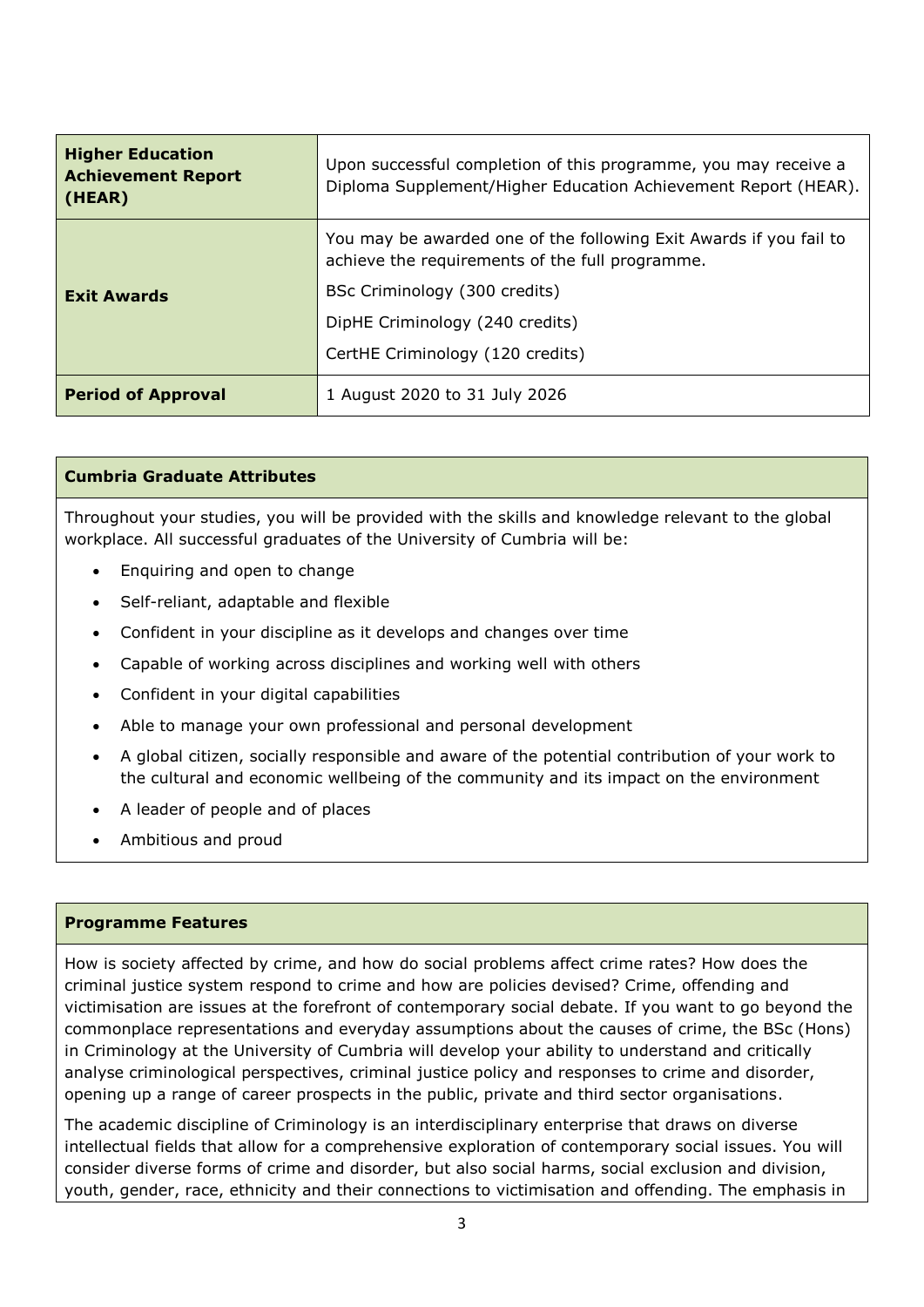the programme on theory, research, policy and practice will give you a unique opportunity to engage with an exciting and vibrant discipline. During the programme, you will explore a range of perspectives and evidence-based practices, including aspects of policing, designed to respond to the challenges faced by the criminal justice system as it grapples with innovation and new forms of offending. The teaching team comes from a range of backgrounds, bringing with them a wealth of expertise and research from community, voluntary sector, policing and criminal justice settings. Tapping into this expertise, you will be given a range of opportunities to explore the professional application of theory in simulated situations based on real world scenarios. This includes engaging in multi-agency risk management procedures and determining the approaches that are followed by different criminologically informed professions.

You will be learning in small lecture and seminar groups alongside your peers on the Criminology, Criminology with Applied Psychology and Criminology with Forensic Investigation programmes. This gives you the opportunity to share ideas and experiences, maximising your knowledge and exposure to varying teaching methods. You will learn in environments, which replicate the relevant workplace setting. The specific focus on applying research methods to real world problems from the first year of your degree will enhance your subject knowledge and provide you with the tools applicable to a range of criminal justice and allied careers. Support for employability and volunteering is embedded within your programme to provide you with a realistic experience of your professional context. A focus on professional competency and readiness for work ensures that, on completion of your studies, you can operate confidently and effectively in your chosen careers and be active in your personal and career development.

The programme builds upon existing links and established interconnections between the various subject groups involved, and the broader professional community. The department and programme staff are members of British Society of Criminology, British Sociological Association, and Association of Legal Studies, and have an ongoing and collaborative working relationship with, amongst others, the Police, Probation, Law Society, Chartered Society of Forensic Sciences, the British Psychological Society, and a number of voluntary and commercial organisations.

What is distinct about studying for a Criminology degree at the University of Cumbria is an embedded programme focus on the Cumbrian region. Famous for its beautiful scenery, lakes and mountains, Cumbria is a very popular tourist destination with 23 million people visiting a year. And yet, although not on the scale of larger urban areas, it still experiences the whole range of crime and social harm, while the geographical terrain, isolated communities and rurality present a number of unique challenges to the implementation of law enforcement polices, strategies and meeting victim's needs. The natural beauty and idyllic nature of Cumbria often make crimes less visible and victims harder to reach. Yet human trafficking, domestic violence, sex and hate crimes all take place in this rural area. Cases of gun violence, sexual exploitation, and domestic abuse in tightly knit rural communities pose a criminological challenge, as do cases of modern-day slavery for agricultural and household purposes, or terrorist training camps in the fells. You will also gain insight into other rural crimes, such as county lines violence, exploitation and drug dealing. You will use theoretical knowledge, research and practical skills gained on the programme, apply it to, and explore social, cultural and criminogenic issues that affect this area.

There is a focus on green and rural crime and an attention to complexity of social issues within the programme. The controversial 'sport' of foxhunting, now illegal, has a long history in Cumbria. Hunting, both legal and illegal, remains a point of contention for rural communities, attracting protesters and saboteurs. Hunts are not the only events that have a complex history and impact on our region. Cumbria's Appleby Fair, a World-famous Traveller festival, during which a small, secluded market town is transformed by an influx of visitors from diverse communities – participants, tourists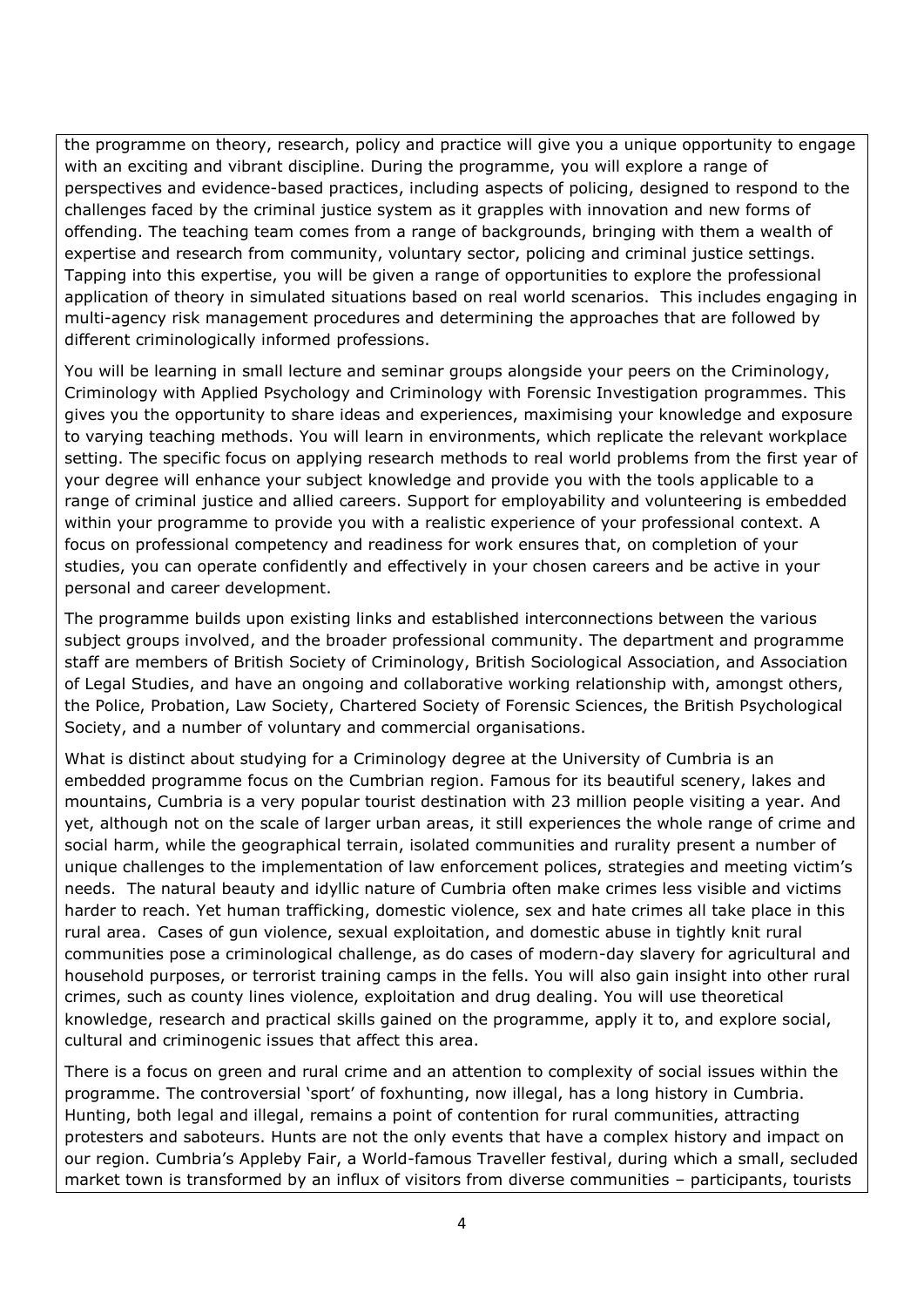and voyeurs – and a significant surge in police presence, is another element of our area's social and cultural complexity. These phenomena matter and you will be invited to consider these and other intersecting themes critically throughout the programme.

Studying Criminology at the University of Cumbria allows you to develop an appreciation and understanding of the global, national and local perspectives on crime. We look at the ways in which policies and legislation at each of those levels shape responses to crime and the role of the different actors within the criminal justice systems and the polity. In the first year of the programme you will study a range of modules designed to introduce you to core theoretical concepts in criminology, policing and social science. You will study how crime, social justice and victims interlink. You will explore how the criminal justice system works and learn about the roles and responsibilities within key organisations. You will be introduced to the complexity of crime and policing in a globalised world and to methods and modes of academic research. The second and third years build on these critical foundations, offering you the opportunity to study diverse forms of crime and deviance in detail, to gain a deeper critical understanding of race, gender, and ethnicity and to analyse further aspects of criminal justice and youth justice.

Criminology is constantly expanding and shifting to deal with new forms of crime and the challenges they present. In this context, you need to be aware of evolving debates and build a knowledge base that includes a wide range of theories, concepts and perspectives. This will be matched by the critical abilities necessary to construct your own ideas and solutions when faced with new problems and challenges. Research and critical thinking skills will help you identify and incorporate the most suitable sources of information to these challenges and problems. Our aim is to ensure that you receive an academic qualification that reflects the current challenges faced by criminal justice institutions and supplies you with a skill set necessary to those who wish to pursue professional careers within these. The applied nature of the programme means you will focus on how criminological approaches are used in the real world to inform policy and practice. You will have a significant degree of flexibility and openness in your studies to pursue your own interests, allowing you to seek an extremely diverse range of employment and further study opportunities at the conclusion of your undergraduate programme. The Criminology programme offers a degree of adjustability in the way you complete your studies with the possibility of interim awards after successfully completing the equivalent of one or two-years' full-time study.

A degree in Criminology will provide you with a set of valued and important practical and intellectual skills. This programme will equip you with the academic, research, analytical and problem-solving skills suited to a wide range of careers both within the criminal justice system and further afield. It will offer you many opportunities to develop and practice the kind of 'transferable skills' – negotiation, decision-making, independent and team-working, self-motivation, organisation, management, leadership and more. This programme seeks to incrementally increase your subject knowledge alongside your academic development and further seeks to ensure that at the point of leaving you have a range of employability skills to be best position yourself for your chosen career or have the skills necessary to move forward to Postgraduate study. In all cases, the programme seeks to ensure you are prepared for lifelong learning.

The research skills the programme offers are highly valued by a breadth of potential employers. That will open up a wealth of potential employment opportunities in organisations, across the public and private sector, in business and within a range of charitable organisations, all of which, in various different forms, conduct their own research within the methodological principles offered by criminology and allied social sciences. A degree in Criminology will enable you to engage with diverse forms of crime and harm and explain their presence in social structures and institutions in society. You will be able to explain the motivations of individuals and/or corporations who commit crime, how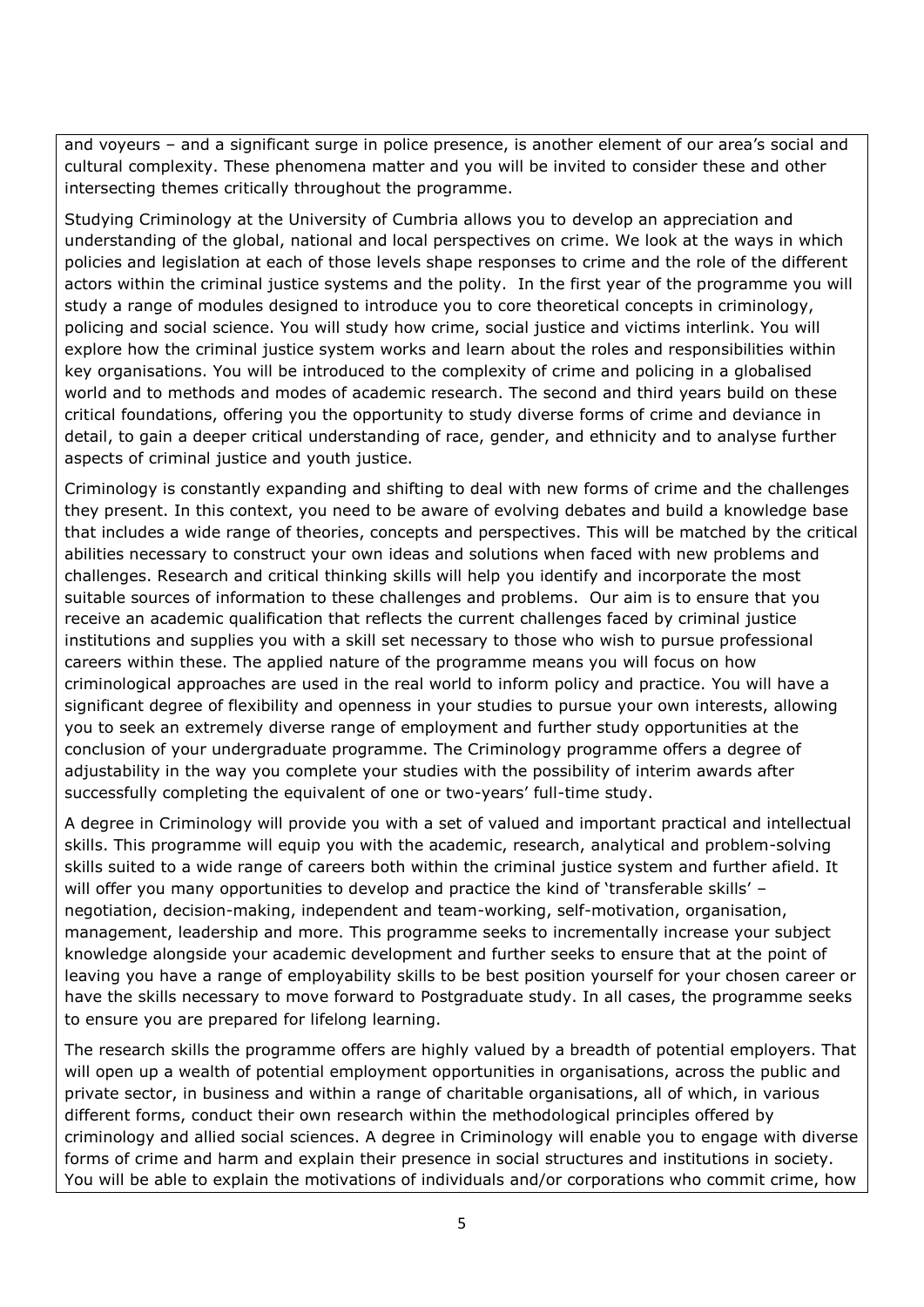that affects society at an individual, community, national and global level. You will be able to apply that knowledge to criminal justice policy and the criminal justice system and explore new and innovative theories, ideas and strategies aimed at reducing social harm, criminality and meeting the needs of victims. The University of Cumbria employability strategy 'My Career Enriched' recognises the need to embed employability throughout the curriculum. The Criminology programme adopts the Career Ahead Employability Award as its employability framework. Within, the employability modules you will be able to achieve the Bronze Award at the end of level 4 module Becoming a Criminologist, and may then progress, utilising your work or volunteering experiences, to Silver, and Gold or Platinum Award by the end of your programme using the opportunities presented in Real World Research and Research and Practice module.

#### **Aims of the Programme**

The overall aims of the Programme are:

1. To critically explore major concepts and theoretical approaches in relation to crime, social harm, policing, youth justice, race, ethnicity, gender, victimisation, criminal justice, penal practice and processes of criminalisation

2. To encourage you to engage critically with contemporary social problems as they interact with crime, deviance, and social harm in their local, national and global contexts and to apply both knowledge and practical skills to their potential resolution

3. To develop a critical and reflective approach to the ongoing study of gender, race, ethnicity in the contexts of victimisation and offending, harm, deviance and crime and how diverse political, cultural and moral values – including your own – have an impact on responses to and rival interpretations of safety and security, crime, control, policing, criminal and youth justice, sentencing, and alternative responses to offending.

4. To provide a coherent programme of study that inducts you into the pursuit of explanations and ameliorative strategies in relation to prevalent and emergent problems.

5. To afford opportunities for the development of undergraduate research skills from practical methodology to the active and purposeful acquisition and synthesis of high-quality information that will sustain you in diverse professional contexts well beyond your time in higher education.

6. To equip you to progressively develop your intellectual capacities and career management skills throughout your programme and beyond, whilst also allowing for the development of the full range of interpersonal and transferrable skills giving you the best possible chance of securing remunerative graduate employment at the conclusion of your studies.

7. To stimulate you to evolve your intellectual capacity, research, analytical and cognitive skills through the acquisition of knowledge, problem solving and reasoning where you will take responsibility for your learning and develop into a sound, independent learner.

#### **Level Descriptors**

Level Descriptors describe in general terms the expected outcomes you will achieve at each level of study as you progress through your programmes. They describe the relative demand, complexity, depth of learning and learner autonomy associated with a particular level of learning and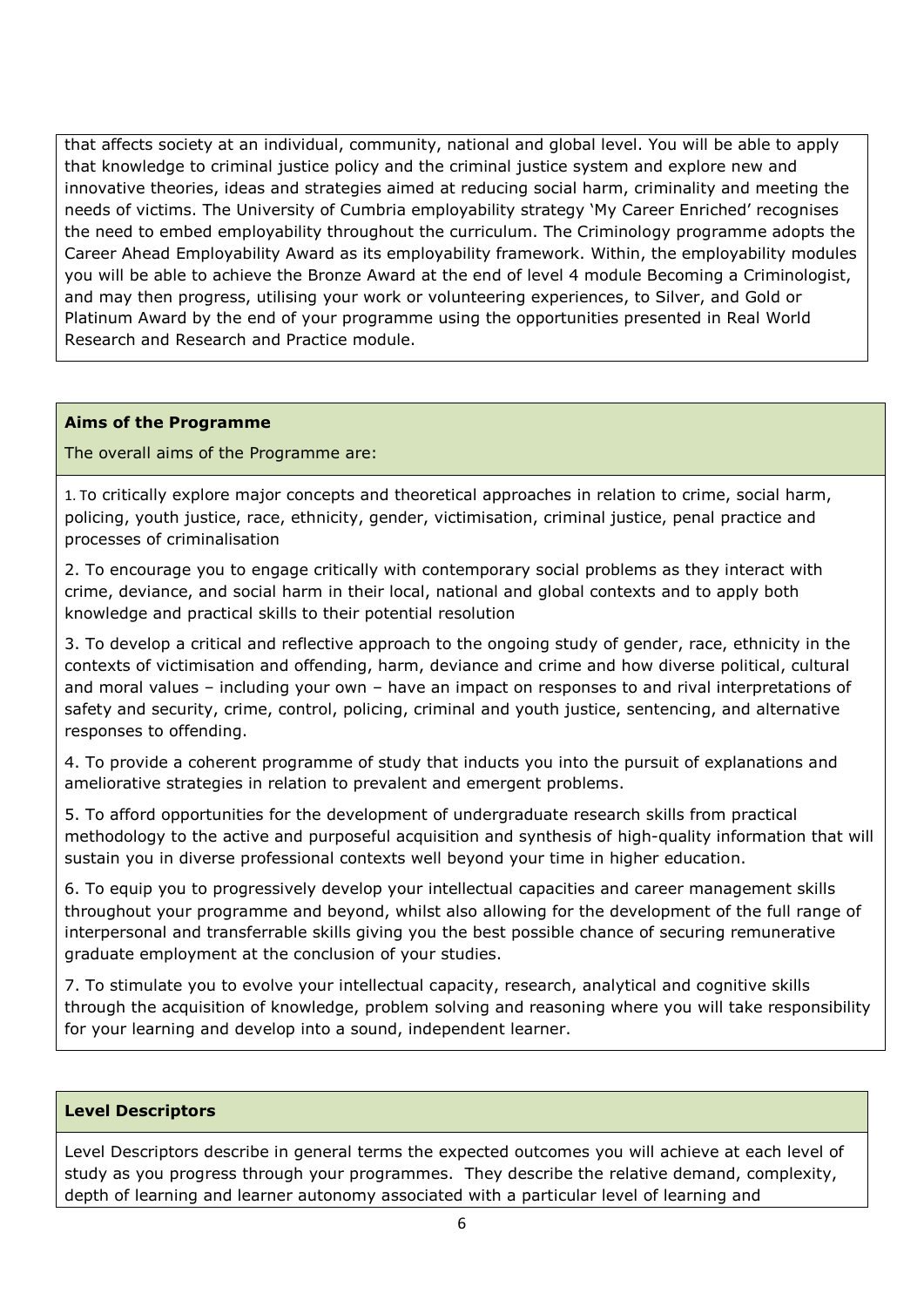achievement. The University's Level Descriptors are aligned to the national Framework for Higher [Education Qualifications](http://www.qaa.ac.uk/en/Publications/Documents/qualifications-frameworks.pdf) (FHEQ) and are a key mechanism for ensuring the academic standards of the University's provision.

At Level 4: (Usually Year 1 undergraduate), you will be able to demonstrate that you have the ability:

- To apply a systematic approach to the acquisition of knowledge, underpinning concepts and principles and deploy a range of subject specific, cognitive and transferable skills.
- Evaluate the appropriateness of different approaches to solving well-defined problems and communicate outcomes in a structured and clear manner.
- Identify and discuss the relationship between personal and workplace experience and findings from books and journals and other data drawn from the field of study.

At Level 5: (Usually Year 2 undergraduate), you will be able to demonstrate that you have the ability:

- To apply and evaluate key concepts and theories within and outside the context in which they were first studied.
- Select appropriately from, deploy a range of subject-specific, cognitive and transferable skills and problem-solving strategies to problems in the field of study, and in the generation of ideas effectively communicate information and arguments in a variety of forms.
- Accept responsibility for determining and achieving personal outcomes.
- Reflect on personal and workplace experience in the light of recent scholarship and current statutory regulations.

At Level 6: (Usually Year 3 undergraduate), you will be able to demonstrate that you have the ability:

- To critically review, consolidate and extend a systematic and coherent body of knowledge.
- Critically evaluate concepts and evidence from a range of resources.
- Transfer and apply subject-specific, cognitive and transferable skills and problem-solving strategies to a range of situations and to solve complex problems.
- Communicate solutions, arguments and ideas clearly and in a variety of forms.
- Exercise considerable judgement in a range of situations.
- Accept accountability for determining and achieving personal and group outcomes.
- Reflect critically and analytically on personal and work place experience in the light of recent scholarship and current statutory regulations.

# **Programme Outcomes – Knowledge and Understanding**

The programme provides opportunities for you to develop and demonstrate the following:

#### **After 120 credits of study (CertHE) you will be able to demonstrate:**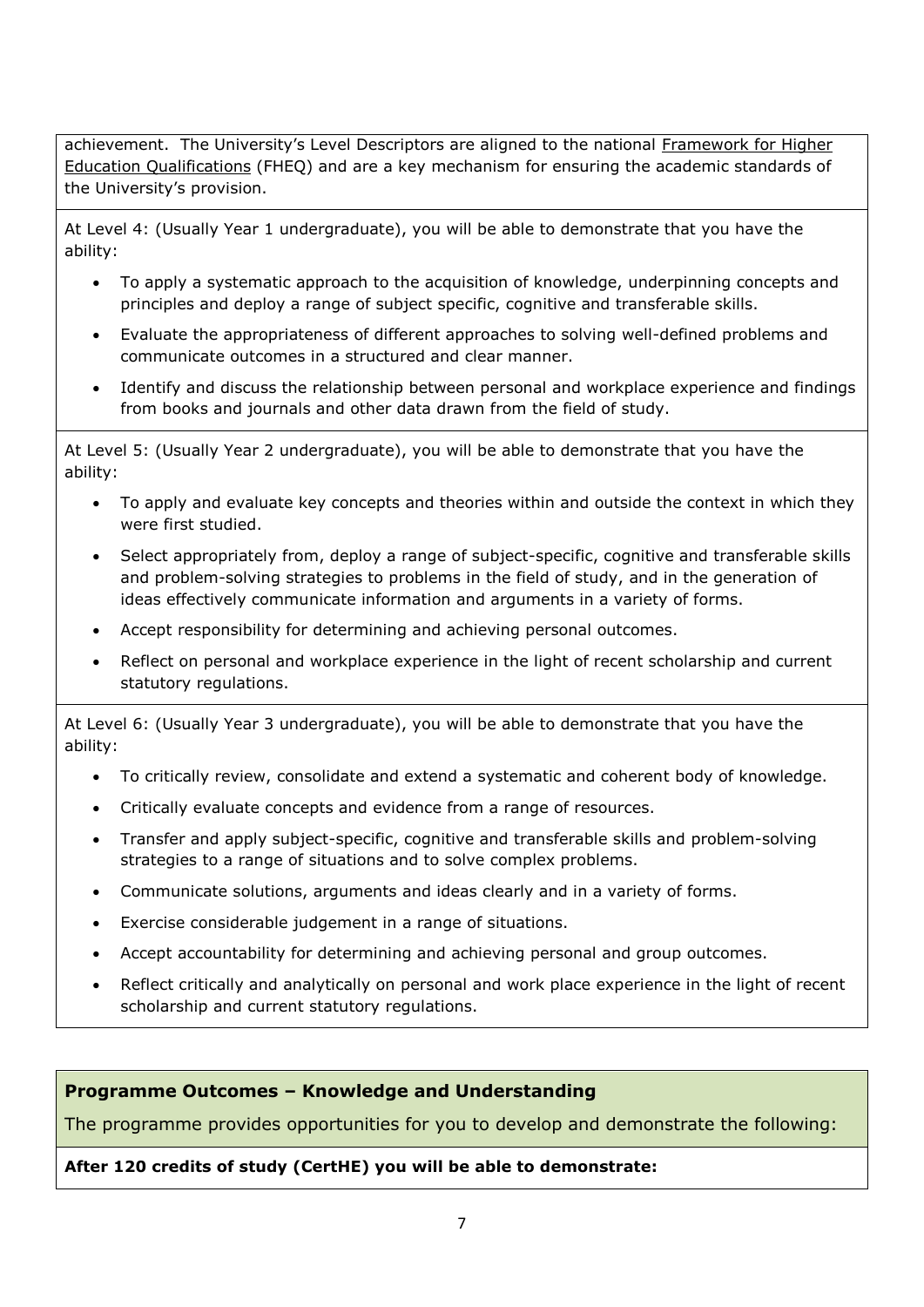**K1**. The development of criminology as a distinct area of study and inquiry, and its multidisciplinary or interdisciplinary nature including how crime, deviance, and victimisation are socially, legally and politically constructed and theoretically explained.

**K2**. The development, role and organisation of efforts to reduce and prevent crime, deviance and harm, through policing, criminal and youth justice, to ensure safety, security and human rights, including the role of the state and non-governmental agencies

**K3**. The different sources of information about crime and victimisation, both quantitative and qualitative, and how they are produced - including their location in particular legal and political, frameworks - and how they can be interpreted and identified

**K4**. The different approaches to crime, deviance, harm and victimisation including relationships between power, crime and social division, and the impact of globalisation

# **After 240 credits of study (DipHE) you will be able to demonstrate:**

**K5**. Alternative theoretical and empirical approaches within criminology, and contemporary debates about the content and scope of criminology

**K6**. How to make ethically sound judgements in relation to research carried out by others or oneself

**K7**. The development of penal and alternative policies in different locations and their relationship to social change, including the main forms of sentence and alternatives; the governance, roles and structure of the agencies involved; and offenders' experiences of adjudication and sentence

# **After 360 (BSc Hons) you will be able to demonstrate:**

**K8**. How to develop a reflective approach and a critical awareness of the values of local cultures and local politics, and of the student's own values, biography and social identity, and how to bring these skills to bear in an informed response to crime and victimisation

**K9**. Representations of victimisation, crime and deviance, and of the main agents and institutions which respond to crime and deviance, as found in the mass media, new media, in official reports and in public opinion

**K10**. An awareness of how political and cultural values have an impact on responses to and rival interpretations of safety and security, crime control, policing, criminal and youth justice, sentencing, and alternative responses to offending

**K11.** Intellectual capacity and cognitive skills through the acquisition of legal knowledge, problemsolving and reasoning

**K12**. A knowledge, understanding and critical analysis of criminology and law in contemporary society

**K13**. How to use empirical evidence - both quantitative and qualitative - about the distribution of crime, deviance, offending and victimisation of all kinds to explore relationships between these and social divisions and social change.

# **Programme Outcomes – Skills and other Attributes (including Employability Skills)**

The programme provides opportunities for you to develop and demonstrate the following: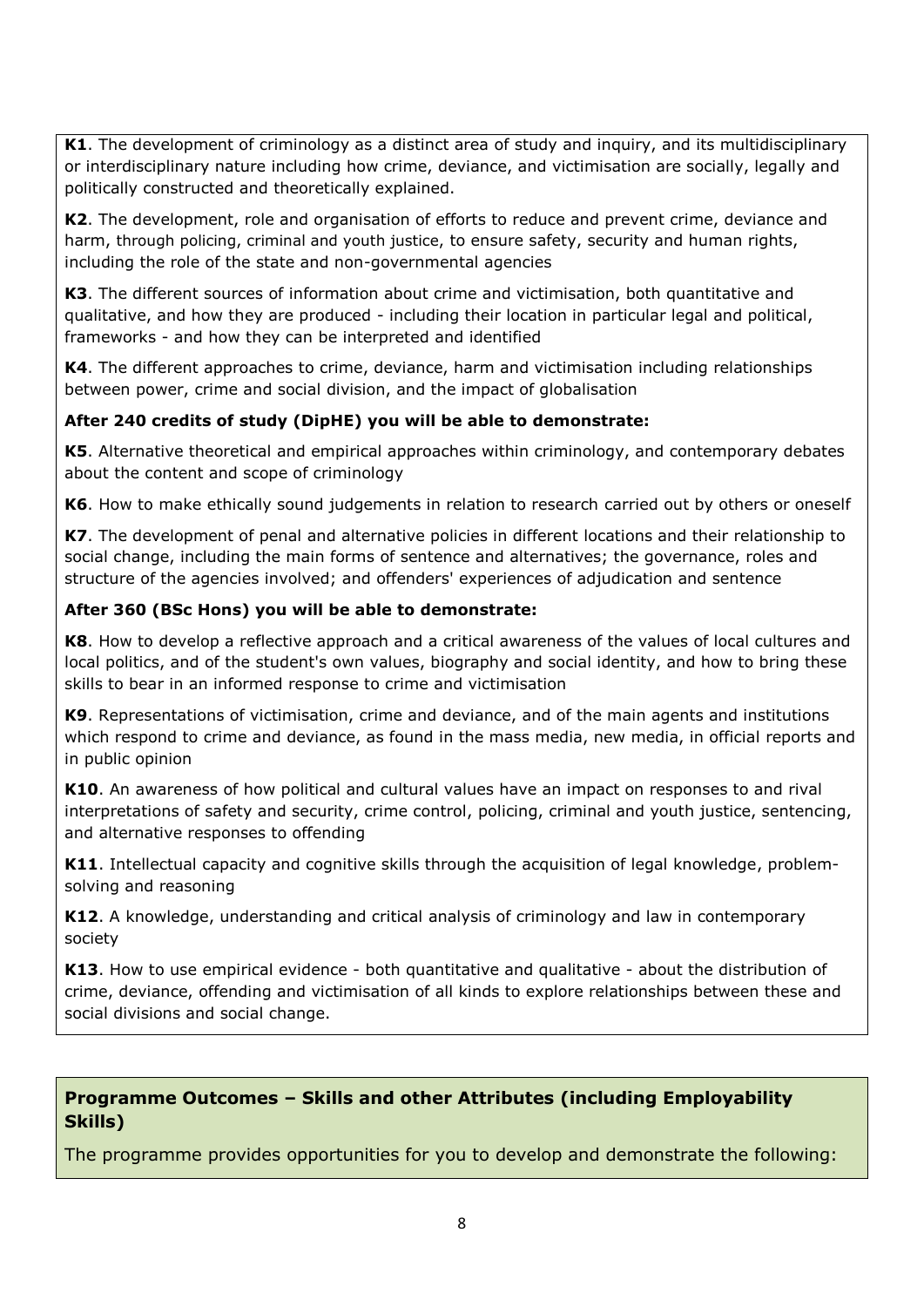# **After 120 credits of study (CertHE) you will be able to demonstrate:**

**S1**. Written and oral communication skills, including the clear presentation of research procedures, academic debates and the student's own arguments.

**S2**. Time planning, management, and the different strategies and dispositions involved in productive group / independent working environments.

**S3**. How to formulate researchable problems within a general area of concern, evaluating evidence of diverse kinds and drawing appropriate conclusions.

# **After 240 credits of study (DipHE) you will be able to demonstrate:**

**S4**. Research design and data collection skills in relation to crime, victimisation and responses to crime and deviance including critical use of published data sources.

**S5**. Data analysis, including indexing and retrieval of both quantitative and qualitative data as well as identifying the most important arguments or evidence in a text and recording and/or representing these

**S6**. An ability to distinguish between experimental and observational knowledge, between correlation and causation, and the importance of controlling for prior variables when analysing and discussing association.

# **After 360 credits (BSc Hons) you will be able to demonstrate:**

**S7**. Bibliographic, referencing skills and computing: the identification of relevant published and webbased materials in relation to a particular topic and the appropriate presentation of such research data.

**S8**. An ability to assess the merits and diversity of objectives of competing responses to crime, deviance and harm, including the protection of human rights

**S9**. An ability to Interpret qualitative evidence and texts begin to develop an understanding of how to make ethically sound judgements in relation to research carried out by others or oneself

**S10**. An ability to use criminological theory and concepts to understand the role of power in defining crime, victimisation and responses to crime and deviance

**S11**. An ability to select and apply appropriate strategies for specific research problems and presenting the philosophical and methodological background of one's own research and the research of others

**S12.** An ability to conduct legal research and communicate legal principles, arguments and analysis coherently

**S13.** A range of transferable academic skills and capabilities to promote lifelong learning and the transferability of these to employment.

# **External and Internal Reference Points**

The following Subject Benchmark Statements and other external and internal reference points have been used to inform the Programme Outcomes: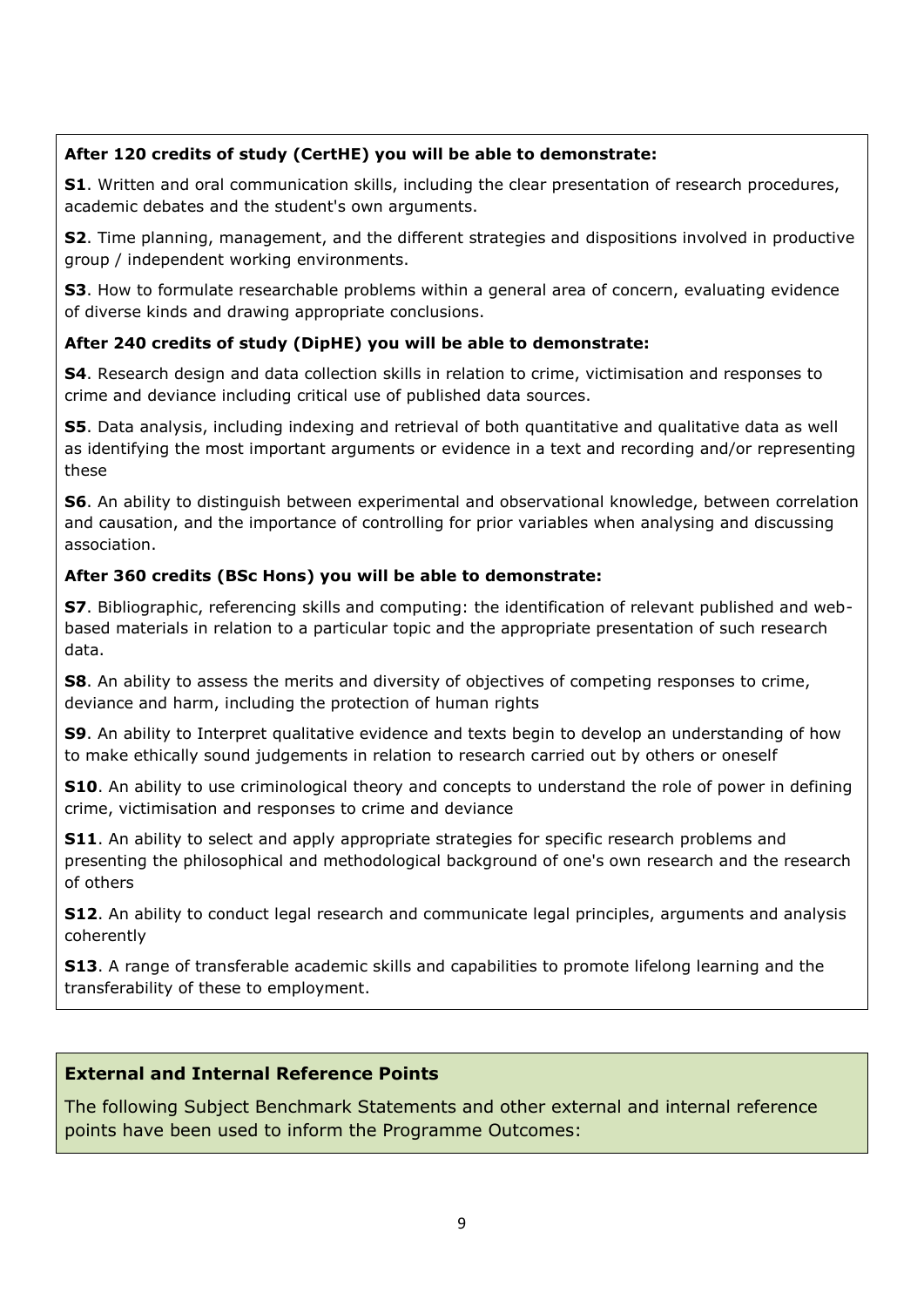This programme has been designed in line with the 2014 QAA [Subject Benchmark Statement for](https://www.qaa.ac.uk/docs/qaa/subject-benchmark-statements/sbs-criminology-14.pdf?sfvrsn=b3e2f781_10)  [Criminology](https://www.qaa.ac.uk/docs/qaa/subject-benchmark-statements/sbs-criminology-14.pdf?sfvrsn=b3e2f781_10) and [The Quality Framework for Learning and Development in the Justice, Community](https://webarchive.nationalarchives.gov.uk/20100512200312/http:/www.skillsforjustice.com/websitefiles/Skillsmark%20Framework%20fast-track%20for%20Higher%20Education.pdf)  [Safety and Legal Sector](https://webarchive.nationalarchives.gov.uk/20100512200312/http:/www.skillsforjustice.com/websitefiles/Skillsmark%20Framework%20fast-track%20for%20Higher%20Education.pdf)

Internal reference points include:

- [UoC Strategic Plan](https://www.cumbria.ac.uk/about/publications/strategic-plan/)
- [University of Cumbria Learning, Teaching and Assessment Strategy](https://www.cumbria.ac.uk/media/university-of-cumbria-website/content-assets/public/aqs/documents/LearningTeachingAssessmentStrategy.pdf)
- University of Cumbria BLPSS Departmental Business Plan
- [University of Cumbria Academic Regulations and Academic Procedures and Processes](https://www.cumbria.ac.uk/about/organisation/professional-services/academic-quality-and-development/academic-regulations/)
- University of Cumbria Collaborative Provision Strategy

#### **Graduate Prospects**

The dual focus on criminology and social justice will give you a range of transferable skills such as critical thinking, analytical and communications skills. The development of those generic transferable skills will be underpinned by formal knowledge of criminological and social justice processes. Through your studies and volunteering opportunities supported by the Programme, you will gain criminological expertise and skills to give you the competitive edge in applying for careers in organisations allied to the criminal justice system and related fields, or for postgraduate studies. As a candidate for graduate employment, you will be attractive to employers both inside and outside the criminal justice sector.

Academic staff utilise their links with professionals in a range of criminal justice institutions; prisons, courts, approved premises / probation and the police, and community-based services such as victim and offender focused charitable organisations. These collaborative relationships provide you with outreach, engagement and volunteering opportunities which you can avail yourself of during your degree. Such exposure focuses your insight into your future career of choice and enhances your employability through developing professional networks.

Successive research on graduate outcomes has shown that nearly all graduates in Criminology were in Professional Employment or Further Study within 12 months of completing their degree. Contact with our alumni demonstrates graduates have gone into varied careers including Probation, Police work, Prison Service, UK Border Agency, Victim Support, and Drug and Alcohol work. A significant number have also gone into research and/or moved into Post-Graduate Study - some have combined work and PG studies. There are also opportunities for graduates in Criminology to join non-profit organisations, educational institutions, and healthcare and NHS, as well as private employers – from law practices to private security.

# **Learning, Teaching and Assessment Strategies employed to enable the Programme Outcomes to be Achieved and Demonstrated**

As a student at the University of Cumbria, you are part of an inclusive learning community that recognises diversity. You will have opportunities to learn by interacting with others in a collegiate,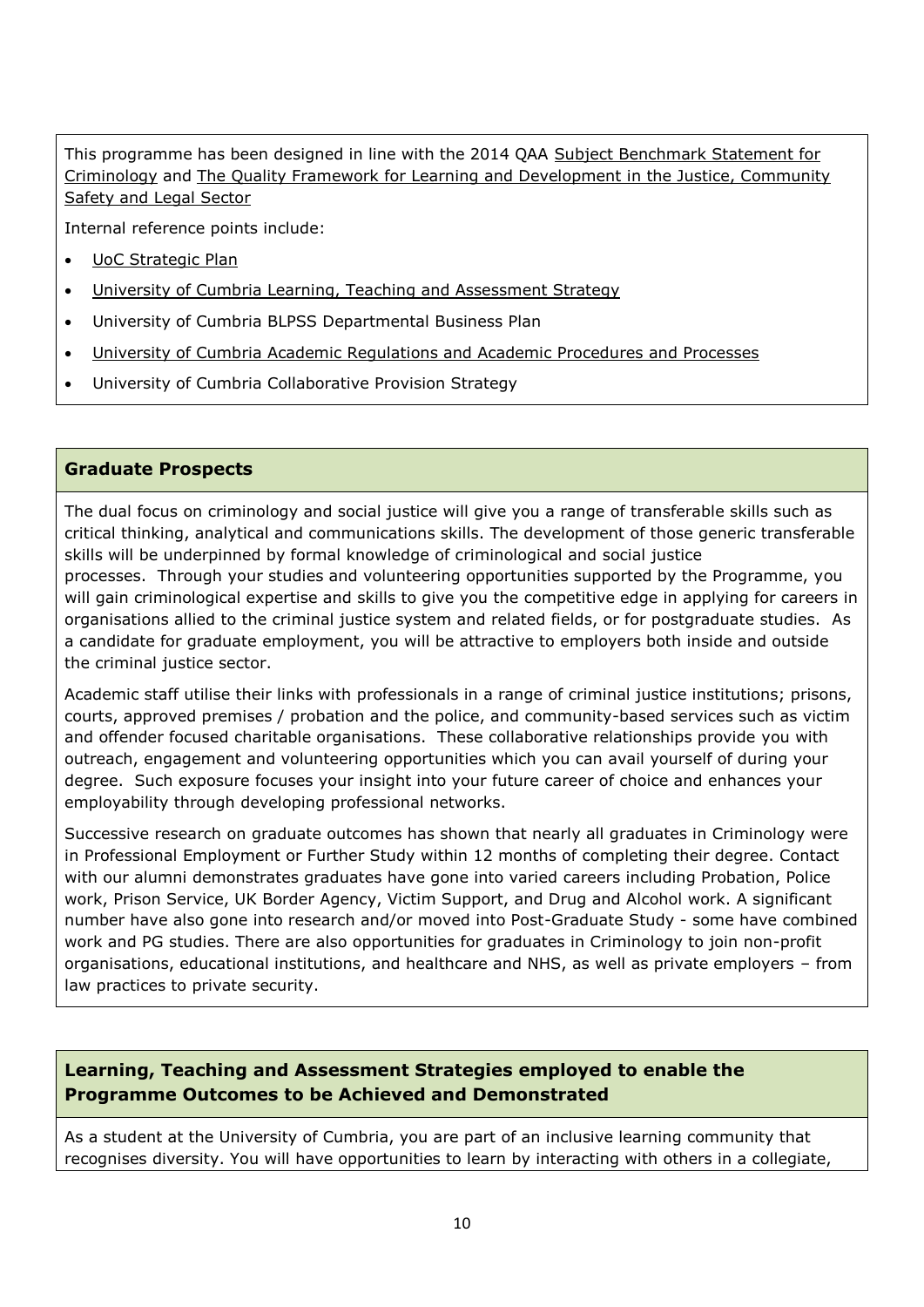facilitative and dynamic learning environment. Teaching, assessment and student support will allow equal and equitable opportunities for you to optimise your potential and develop autonomy.

We seek to create a stimulating and innovative community of learning, whether encountered on campus or at a distance, on placement or in the workplace. Facilitated by our expert practitioner staff, you will experience a learning environment that is well equipped, flexible, and stimulating.

The programme learning and teaching strategy has been developed with reference to the University of Cumbria Learning and Teaching Plan:

- 1. To place student learning at the heart of what we do
- 2. To promote learning partnerships
- 3. To embrace innovative approaches to learning, teaching and assessment
- 4. To continue to recruit well qualified, high quality staff
- 5. To provide staff development opportunities appropriate to a University focused on student learning
- 6. To ensure quality provision through robust review and enhancement processes

# **Learning and Teaching**

In line with the University's Quality Handbook, the programme is designed to ensure that you develop understanding and a critical appreciation of criminological and social science theory and research and its uses in a changing social world alongside a critical understanding of law, its processes and the legal systems.

Learning and Teaching methods include; lectures, seminars, debates, group work activities, presentations, micro-teaching, poster presentations, portfolios and examinations. The use of a virtual learning Environment [VLE] provides a platform for communication, discussion and collaborative working. Teaching delivery facilitates the enhancement of IT skills, life-long learning and an appreciation of cognitive and transferable skills. Throughout your degree you will have opportunity to access various self-study opportunities through the VLE, such as LinkedIn Learning. These will give you an opportunity to familiarise yourself and develop proficiency in career-relevant software and applications.

A range of teaching, learning and assessment methods are deployed across the programme. The programme develops knowledge acquisition, critical skills and independent thinking through varied teaching methods. Additionally, graduates need to be capable of assimilating and organising information quickly and effectively and be self-learners, capable of keeping up to date with new developments. The learning and teaching methods are designed to produce graduates who meet these criteria.

Problem based learning features heavily in core modules shared across the criminology programmes. This enables you to share your learning with students from different criminology disciplines / working towards different criminology careers. Together you can explore how different professionals apply theory in simulated crime scenarios that are informed by real world events.

The programme team are very aware of the variety of ways in which students learn. Therefore, to maximise access to learning on the programme, and to ensure that as many learning styles as possible are accommodated, a range of learning and teaching strategies are adopted.

The delivery schedule uses a mixture of year-long and semester long modules where shorter bursts of academic activity are interspersed by slower paced modules, with activities that are more reflective. E.g. In Year 1 Becoming a Criminologist, a year-long module, allows time to understand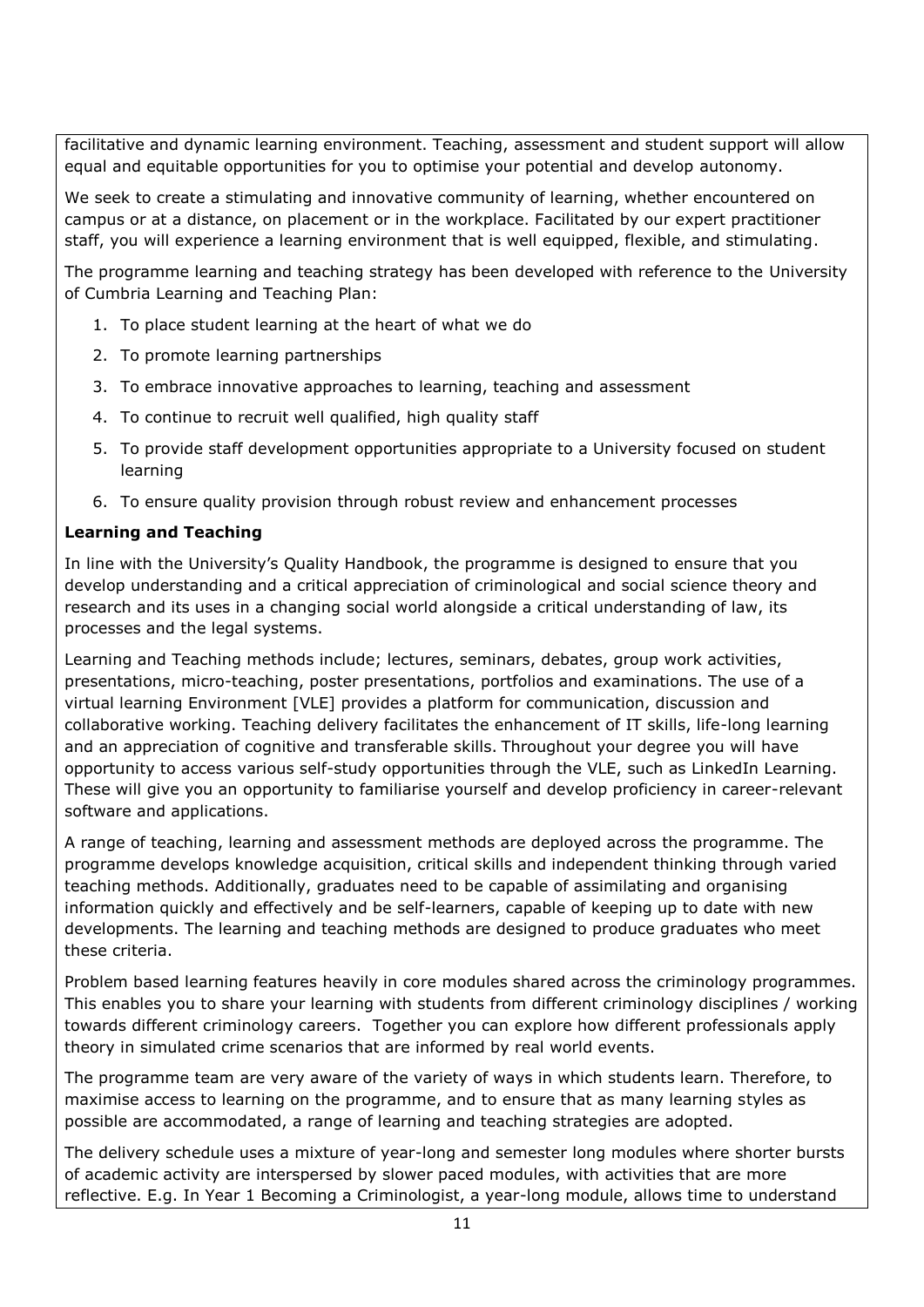the impact of crime on society that the Crime and Deviance module explains, alongside specific study of the make-up of the Criminal Justice System in a dedicated module. Both approaches allow for periodic formative assessment and feedback towards the development of summative assessments with the opportunity to balance coursework across the academic year.

In recognition of the fact that initially students are challenged by different styles of teaching and learning in higher education, the pattern of your contact hours is designed to provide plentiful contact during level 4, (48 hours per 20 credit module). This level is then reduced to 36 hours at levels 5 and 6, as your independent study skills are developed, culminating with a significant element of independent study at level 6. Finally, the dissertation module demands sustained independent study and research with minimal class contact but increased direct tutor supervision.

# **Summative and Formative Assessment**

You will be assessed on your achievement of the programme learning outcomes, which, in turn, are achieved by meeting the learning outcomes of the modules. The assessment of the programme learning outcomes will therefore be achieved by assessment at the module level. Selection of the methods for assessment will be determined by the requirements of each individual module and the rationale for selection of those methods will be left to the module specifications.

A key aspect of the programme is that you are able to convert your learning by critically reflecting on practice and experience, in line with the QAA benchmark statements (2.1). This is achieved through both formative and summative reflection throughout the programme. You are expected to be able to demonstrate a range of cognitive and intellectual skills together with techniques specific to criminology. You should also be able to demonstrate relevant personal and interpersonal skills.

A variety of assessment methods are used to ensure you have achieved the outcomes related to knowledge and understanding, including:

- Essays
- Exams
- Portfolios
- Case Studies
- Reports
- Presentations Oral and Posters
- Assignments
- Dissertation

Formative assessment is an integral part within each module and formative feedback is a developmental tool providing the opportunity for you to obtain advice, comment and opinion at an early stage in the assessment process enabling you to participate in and develop your ideas and strategies. Formative assessment allows you to practice the requirements for summative assessment better enabling you to assess your own strengths and areas for improvement. Formative feedback can take a number of forms including short essays, research exercises, peer reviews, presentations, mock examinations and on-line activities, such as blogs and wikis. These also provide the opportunity for the discussion of ideas in a critical and constructive way.

Assessments are chosen to examine your ability to integrate theory and practice, and to think critically in relation to theory, empirical research and practice. Subject specific, professional and transferable skills (negotiation, communication, time management, presentation, report writing) are developed within classroom-based and independent learning activities. Most modules assess a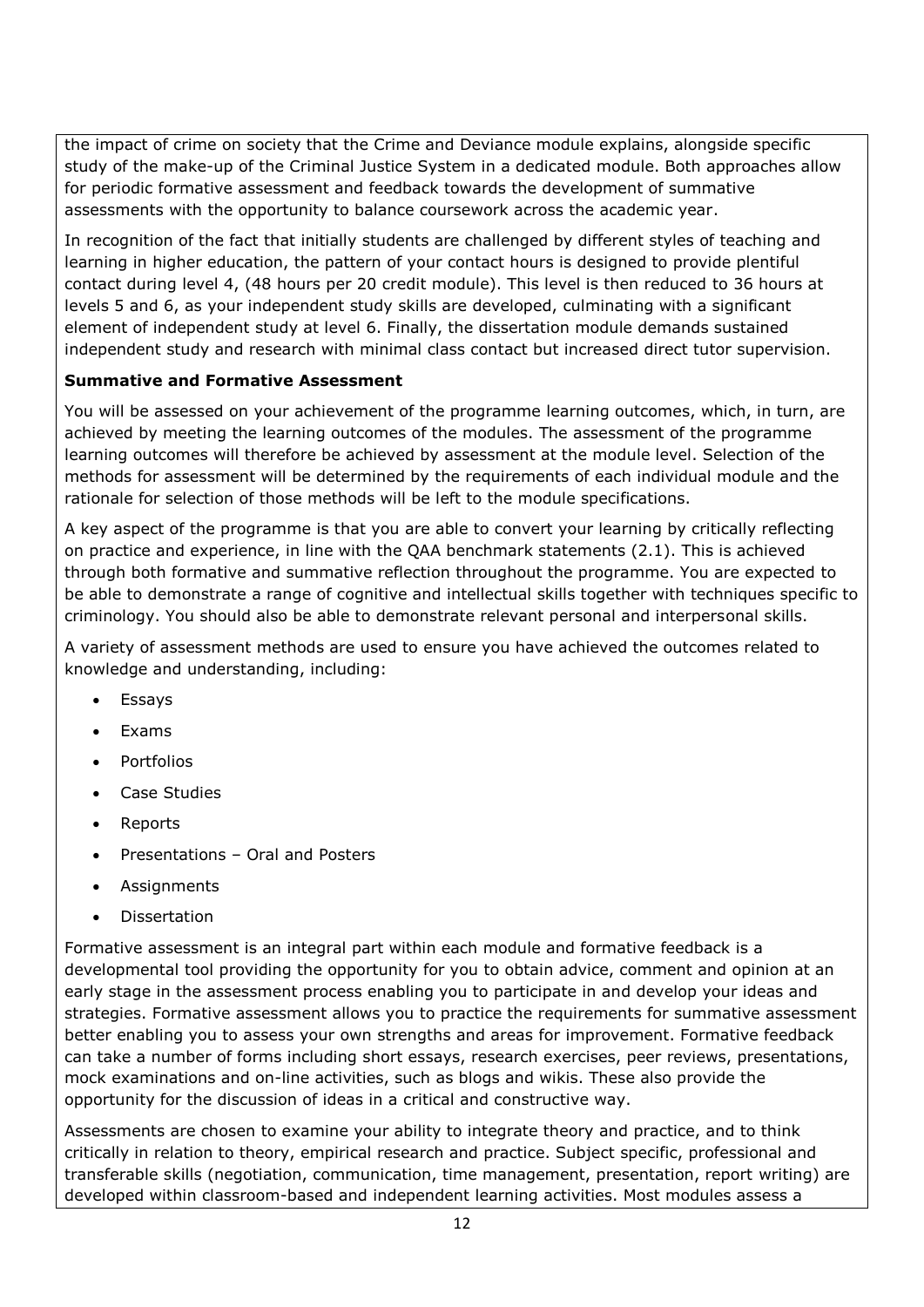variety of skills, either directly or indirectly through the assessment work for the module. The dissertation module enables you to study and research into a specific topic in depth and develops further the capacities for self-managed learning and critical thinking. Critical reflection and challenge are embedded across the programme within both formative and summative assessment.

Wherever possible and appropriate these assessments are based on real-world case study materials, drawn from student experience, provided by tutors, or where such data is unavailable or inappropriate, simulations. As a result, the analysis and evaluation of case study material plays a large part in the assessment process.

You will also be encouraged to participate and contribute to a wide range of non-core activities within the university community that may involve activities arranged by the Student Union and The UCSU Criminology Society.

# **Student Support**

We provide responsive learner support that promotes student success. Our approach to learner support is designed to support achievement and progression, champion inclusivity and accessibility, prepare you for opportunities beyond study, and promote independence and resilience, enabling you to achieve your potential.

As a student of the University of Cumbria, you will be taught by academics and expert practitioners who facilitate learning through structured inquiry. You will be provided with access to high quality academic resources through physical and digital libraries and will be supported to develop skills that enable you to become a critical, reflective, discerning and independent learner and researcher.

# **Induction**

Your first week at the University of Cumbria – 'Welcome Week' – offers a range of activities as an introduction to your programme and the wider university during which time you will meet staff from across the teaching and administration team, find your way around the campus, learn how to access timetables, teaching materials and other online resources, begin finding your way around Carlisle and begin spending time with your fellow students.

From the start of term, the university runs a number of jobs and volunteering fairs to help students find part time work to support their studies and/or public and charitable organisations that offer the sort of experience that can significantly increase post-graduation employability.

# **Personal Tutoring**

You will also be allocated a Personal Tutor. Your Personal Tutor will be proactively involved in the delivery of your programme and will have contact with you throughout your time at the University. They will support your learning and development, including through tutorials, Progress Reviews and other support as outlined in the Personal Tutoring Policy. The team are aware that employers value experience so, in collaboration with your Personal Tutor, you are encouraged and supported to explore the subjects/ environments you are interested in working with and how to get involved with local support groups or projects. By narrowing down your preferences it will allow you to focus on specific employers and voluntary organisations. To further support you with finding a voluntary role the programme leader in conjunction with the Student Union and Cumbria Council for Volunteering (CVS) organises a yearly 'Volunteer Fair' at the University where a range of organisations with links to the criminal justice system showcase their volunteering opportunities.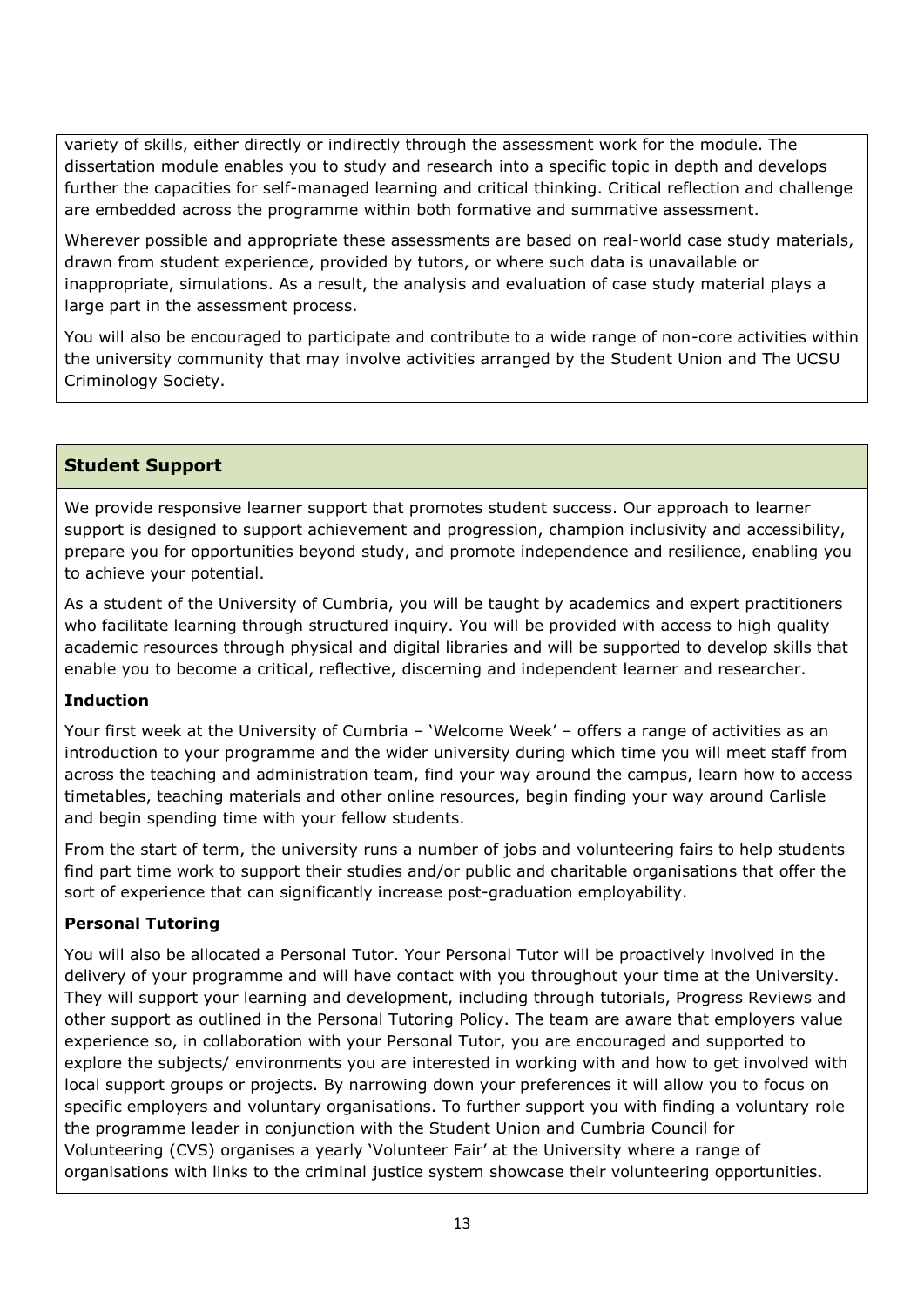# **Personal Development Planning**

Alongside your Personal Tutor you will be given additional support to scaffold, monitor and map your learning and in particular their graduate/transferable skills. The Career Ahead awards are embedded in the programme at all levels and throughout we will be encouraging you to take up voluntary work in the criminal justice field. In the first year we embed skills of time management, group/team work, independent thinking, presentation skills and engaged thinking. In the second year, these skills are developed further and you are supported to do this with more analytical work such as portfolios and a research proposal on a topic chosen by you. In the third year, your personal development is the platform upon which you will complete your research proposal in your specialism by writing up your work and presenting your findings at a Poster Symposium held at the University.

You will also be supported and given the opportunity to complete a Personal Development Plan. This is a facilitated process and can be embedded within the programme and available through Pebblepad.

# **Library and Academic Support (based in Information Services)**

Module leaders will collaborate with Library and Academic Advisors to ensure that your reading and resource lists are current and items are available via the library discovery tool OneSearch. In order to maximise access, availability and usefulness, ebooks and electronic journal titles will, in most cases, be prioritised. You can access a wide range of electronic and print content using [OneSearch](http://cumbria-primo.hosted.exlibrisgroup.com/primo_library/libweb/action/search.do?vid=44UOC_VU1) and you can find out more about key texts, databases and journals for your subject by accessing the library's [subject resources webpages.](http://my.cumbria.ac.uk/StudentLife/Learning/Resources/Subjects/Home.aspx) Where appropriate, module reading and resource lists will be made available to you electronically using the University's [online reading and resource list system.](https://eu.alma.exlibrisgroup.com/leganto/readinglist/lists)

The [Skills@Cumbria](https://my.cumbria.ac.uk/Student-Life/Learning/Skills-Cumbria/) service can help support your academic skills and success throughout your programme. The service is delivered by a team of professional Library and Academic Advisors. It includes a suite of [online self-help resources](https://my.cumbria.ac.uk/Student-Life/Learning/Skills-Cumbria/) accessible 24/7 via the University's website and Blackboard site. It also provides group and individual advice and guidance accessible through and alongside your course and by different means such as face to face, email or virtual. Visit [skills@cumbria](https://my.cumbria.ac.uk/Student-Life/Learning/Skills-Cumbria/) for more details.

# **IT and Technical Support**

Technology is an invaluable asset when it comes to studying, so it's important you know how to make the most out of the excellent [facilities](https://www.cumbria.ac.uk/student-life/facilities/it-facilities/) we have available. Our aim is to ensure you can access university electronic resources from anywhere or any device, whether on or off campus. The [Student](https://universityofcumbria.mydaycloud.com/dashboard/allsorts)  [Hub](https://universityofcumbria.mydaycloud.com/dashboard/allsorts) is your one-stop gateway to all university systems, Outlook email, and OneDrive.

Whether you consider yourself a computer expert or you're not confident about your IT skills, we're always around to ensure you get the level of support you need. We have a wealth of information and support available on the [website](https://my.cumbria.ac.uk/Student-Life/it-media/) and have a dedicated IT Service Desk where you can talk to someone by phone or log your question online from anywhere, at any time.

# **Student Support Services**

Student Support Services offer a wide range of support, including: careers and employability, financial help, counselling, health and wellbeing and support for disabled students and those with specific learning requirements. We also offer mentoring by trained students which you can request at any point during your studies. We know that you want to get the most out of your programme, make the best use of your time and find or continue in the career you always dreamed of. Access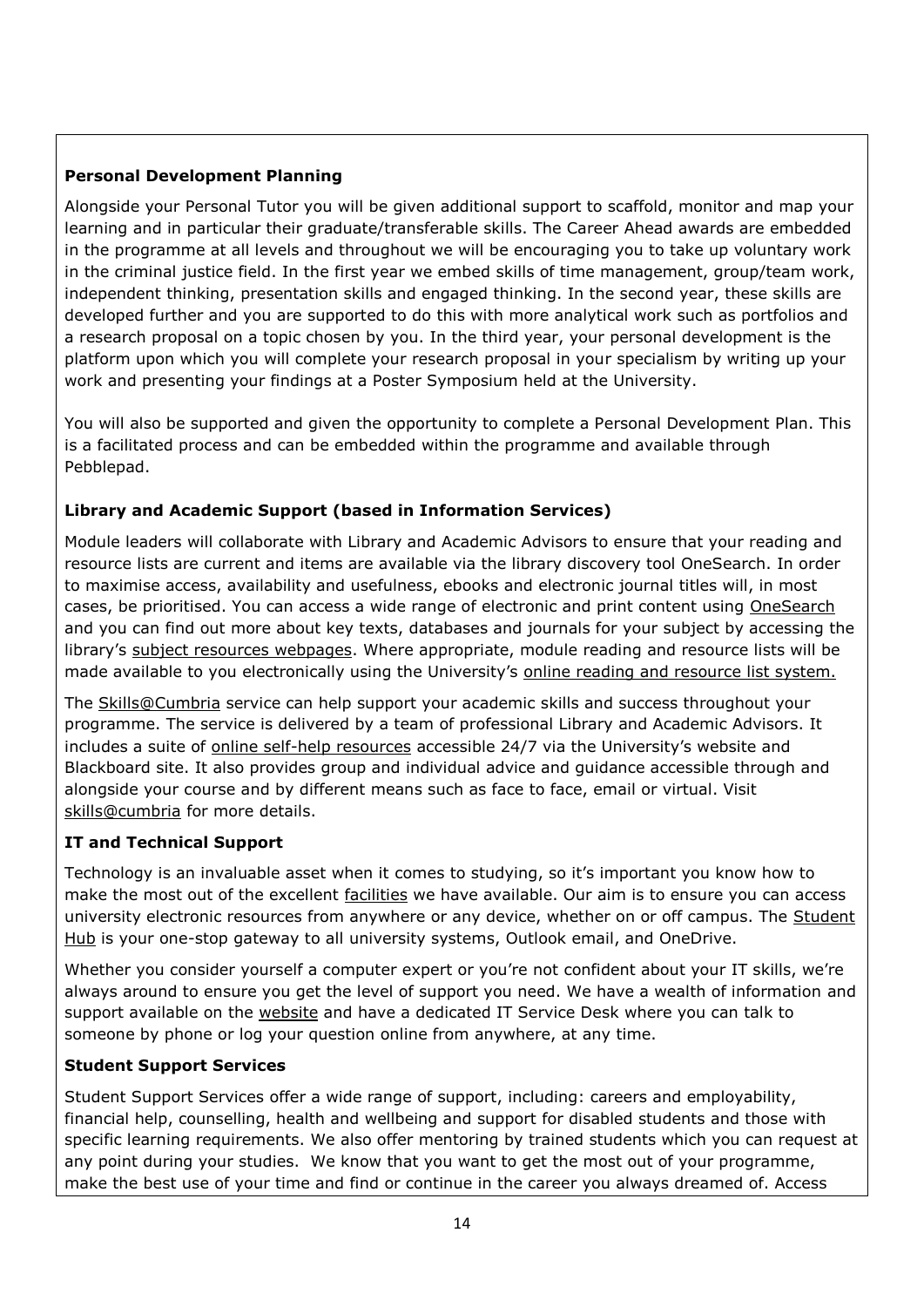university support and facilities easily and quickly via the [website](https://my.cumbria.ac.uk/) and/or via the Student Services guidance tile on the [Student Hub.](https://universityofcumbria.mydaycloud.com/dashboard/staff-home)

In addition to the range of guidance above, you have the opportunity to further develop your personal, academic and professional skills by taking part in a number of initiatives coordinated and delivered by professional services advisers:

# **Headstart**

Head Start is a self-learning pre-entry module that is completed online and at your own pace. The module gives new undergraduate students an opportunity to prepare for their transition into university and to start to develop the academic skills that will help them become successful students.

All UG students are given the opportunity to register and complete Head Start prior to entry on their main programme of study. If you haven't been able to complete Head Start before starting your course, you can access the module via Blackboard by selecting the Skills@Cumbria tab and then the Head Start tile. Learning at university, academic writing and referencing are the key topics introduced in the module and previous students have told us how useful they have found the online resources and activities.

# **Head Start Plus**

Head Start Plus is also an online skills development course, designed to support students who are about or who have just started study at level 5 or 6 (2<sup>nd</sup> and 3<sup>rd</sup> year undergraduate). This course is particularly recommended to students who may not have studied at HE level for some time or who are transitioning into the higher HE levels. The course provides a useful refresh on academic skills and practice and an insight into the expectations of tutors at those levels.

This course is free and available via the Open Education Platform powered by Blackboard. To access the course, follow the link to<https://openeducation.blackboard.com/cumbria> and set-up a free account with Open Education. Once logged on, select the course free of charge and work through it at your own pace.

# **Peer Mentoring @ Cumbria**

You will be allocated a student Mentor who will be in touch to offer a non-judgemental and friendly hand and to help with various aspects of your student experience, from making friends to settling in, to helping you understand the expectations of academic study and dealing with assessment worries.

# **Mature Students' Events**

Whether it is a coffee morning, lunchtime gathering or a social event, there are events happening throughout the year to link you up with other mature students who will also be juggling a number of commitments alongside their studies.

# **Help is at Hand Events**

Keep a look out for these interactive events on campus around October and January. You are encouraged to attend these as they highlight the range of support available and give you the opportunity to talk to people from Finance, Accommodation, the Students' Union, the Wellbeing and Disability Team etc.

# **Career Ahead+**

Career Ahead+ is the University of Cumbria's Employability Award. Completing Career Ahead+ will help you recognise and develop your skills, providing a greater opportunity for you to get the job you want when you graduate. The award is based on what employers look for in an ideal candidate, in relation to skills, knowledge and experience. You will be supported with career direction, gaining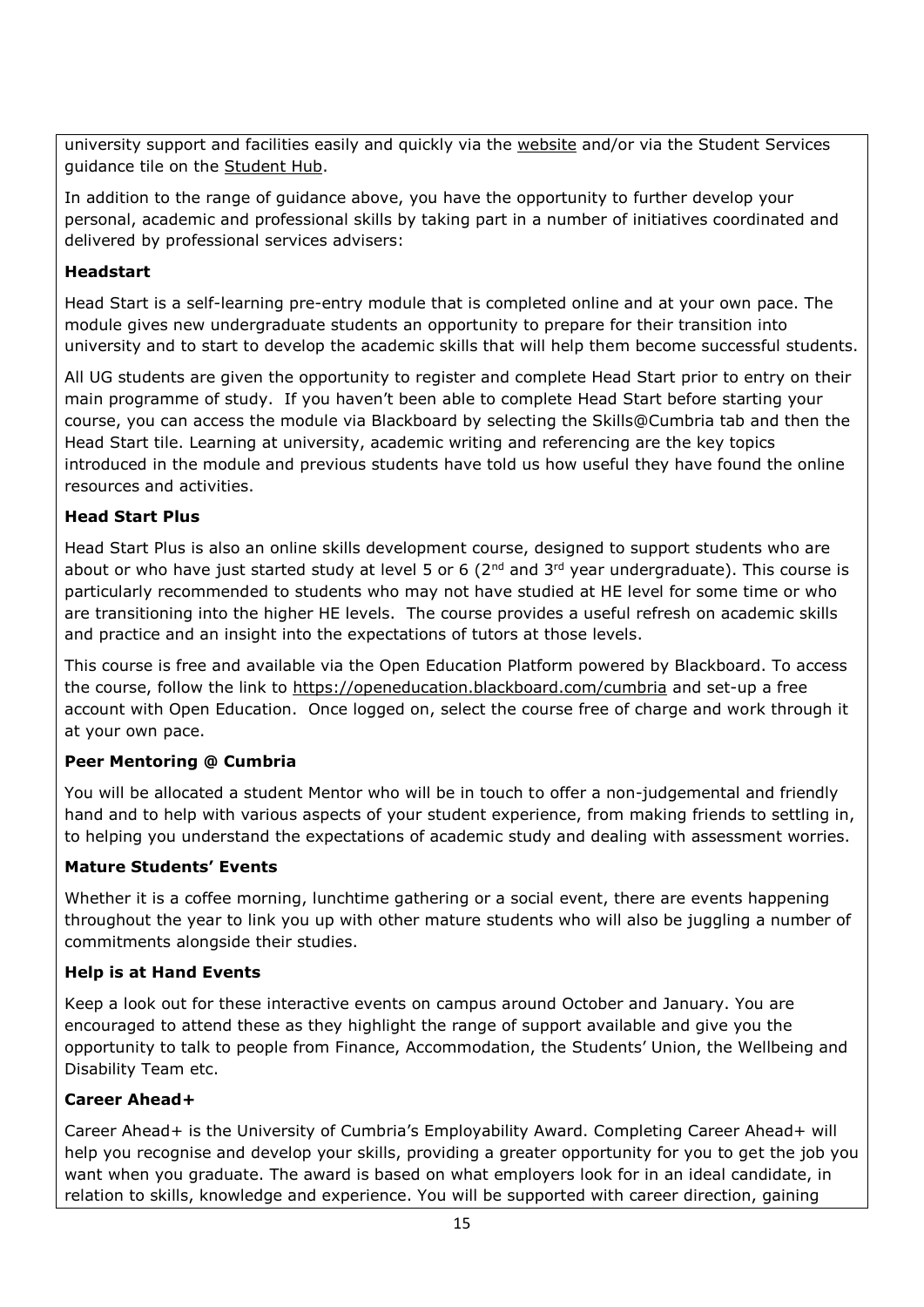experience, and providing all the skills needed to complete the perfect application and be successful in that important job interview. Contact [careerahead@cumbria.ac.uk](mailto:careerahead@cumbria.ac.uk) or visit [www.cumbria.ac.uk/careerahead](http://www.cumbria.ac.uk/careerahead) for more information.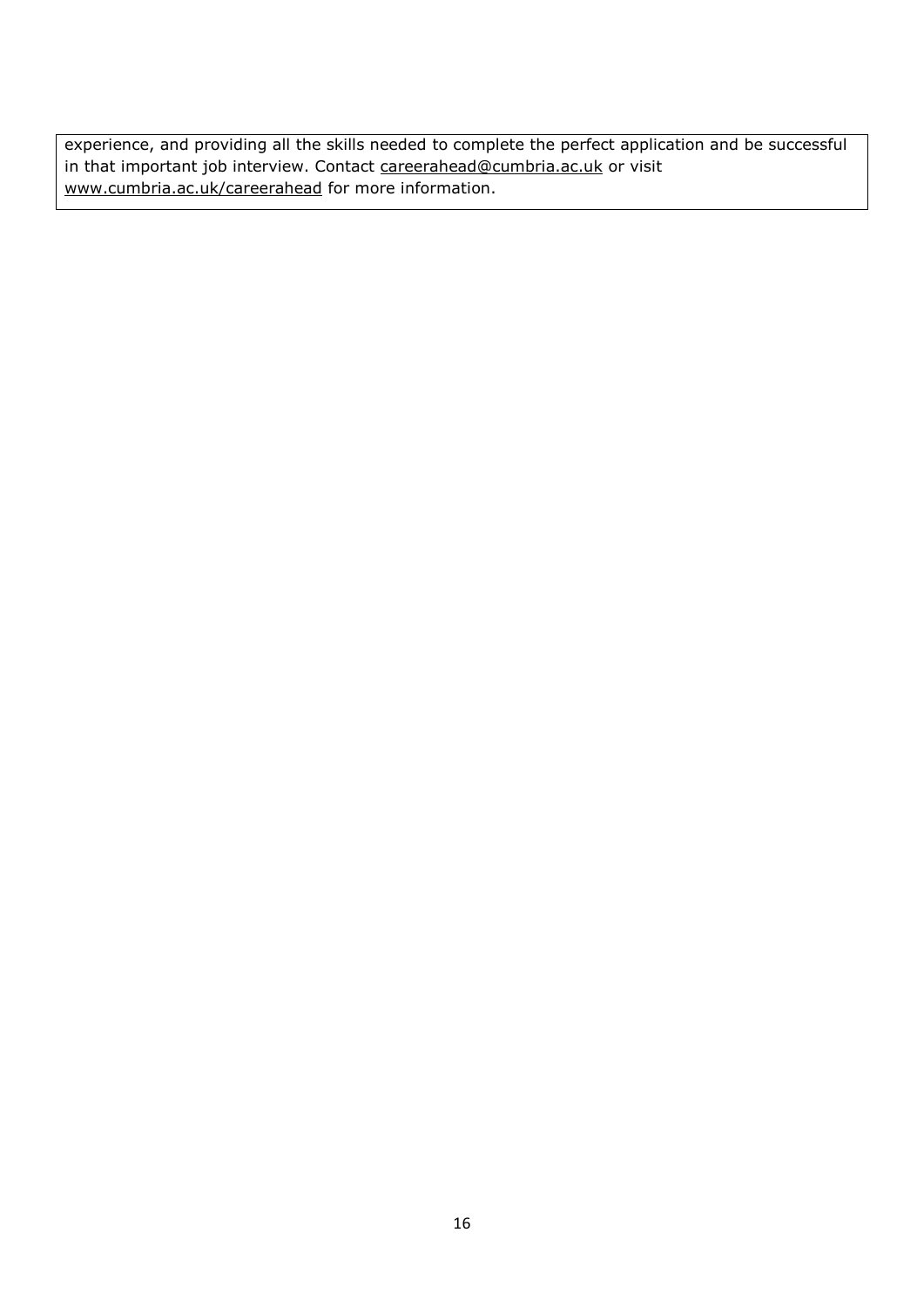| <b>Programme Curriculum Map</b> |                               |                |                          |                                       |
|---------------------------------|-------------------------------|----------------|--------------------------|---------------------------------------|
| <b>Module</b><br>Code           | <b>Module Title</b>           | <b>Credits</b> | <b>Module</b><br>Status* | <b>Programme Outcomes</b><br>achieved |
| <b>CRIM4126</b>                 | Crime & Deviance              | 20             | Compulsory               | K1, K2, K3, S1, S2                    |
| <b>CRIM4127</b>                 | Criminal Justice System       | 20             | Compulsory               | K2, K3, S1, S2                        |
| <b>CRIM4128</b>                 | <b>Crime Stories</b>          | 20             | Compulsory               | K1, K4, S1, S3                        |
| CRIM4129                        | Becoming a Criminologist      | 20             | Compulsory               | K2, S1, S2, S3                        |
| CRIM4130                        | Global Crime                  | 20             | Compulsory               | K2, K4, S1, S2                        |
| CRIM4131                        | Crime and Social Justice      | 20             | Compulsory               | K3, K4, S1, S2                        |
| <b>CRIM5113</b>                 | <b>Explaining Crime</b>       | 20             | Compulsory               | K4, K5, S4,                           |
| <b>CRIM5114</b>                 | Prisons and Punishment        | 20             | Compulsory               | K5, K6, K7, S4, S8                    |
| <b>CRIM5115</b>                 | Real World Research           | 20             | Compulsory               | K6, K11, S4, S5, S6, S13              |
| <b>CRIM5116</b>                 | Bringing Offenders to Justice | 20             | Compulsory               | K2, K5, K6, K7, S4                    |
| <b>CRIM5117</b>                 | Social Exclusion              | 20             | Compulsory               | K4, K7, S4, S6                        |
| <b>CRIM5118</b>                 | Crimes of the Powerful        | 20             | Compulsory               | K4, K5, K7, S4, S6                    |
|                                 |                               |                |                          |                                       |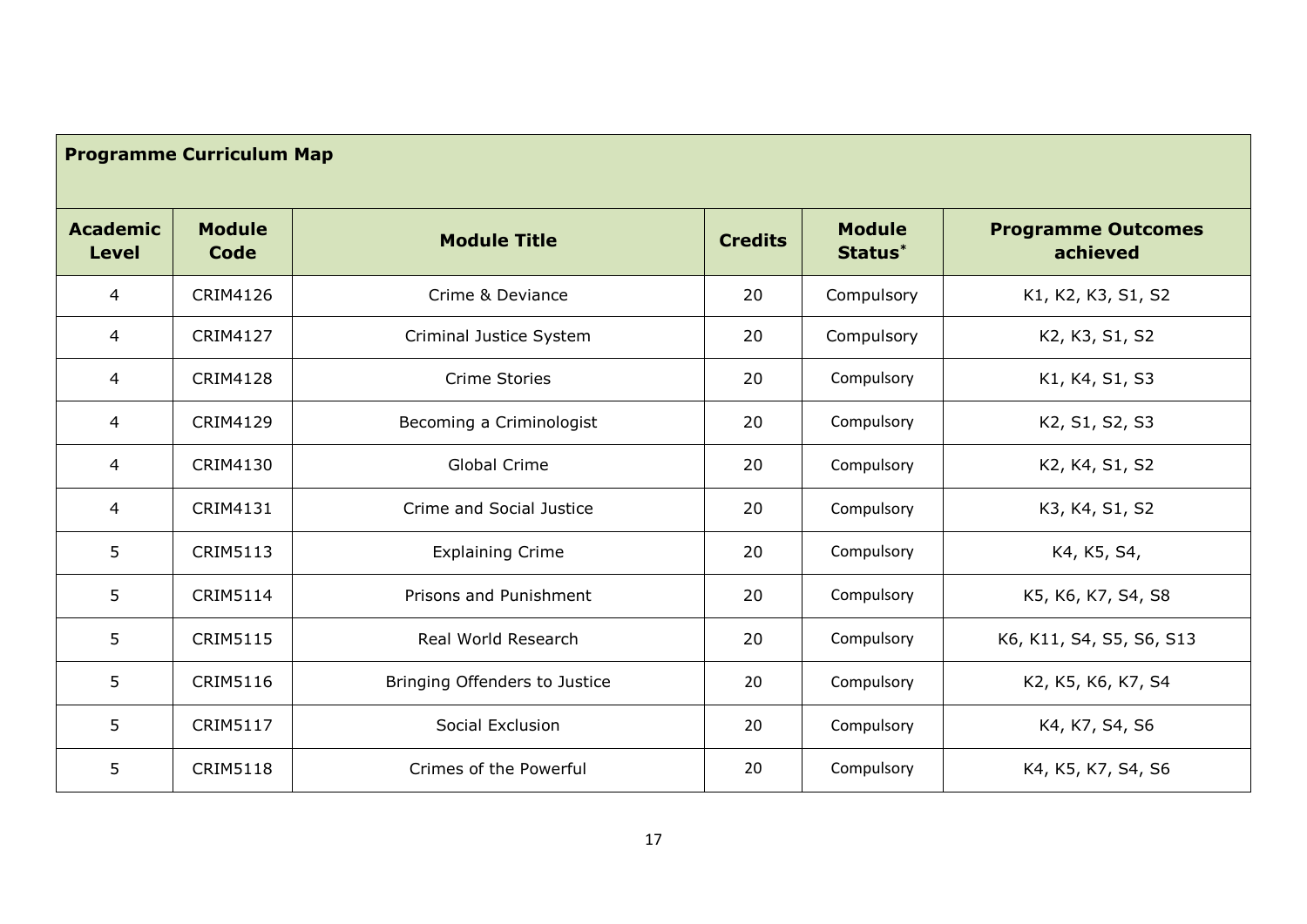| 6 | CRIM6115        | New Challenges in Criminology               | 20 | Compulsory | K8, S7, S10, S11         |
|---|-----------------|---------------------------------------------|----|------------|--------------------------|
| 6 | CRIM6116        | Inequalities in the Criminal Justice System | 20 | Compulsory | K9, K8, S7, S10          |
| 6 | CRIM6117        | Victimology                                 | 20 | Compulsory | K8, S7, S10              |
| 6 | <b>CRIM6118</b> | Dissertation                                | 20 | Compulsory | K9, K10, S7, S8, S9, S13 |
| 6 | CRIM6119        | Research and Practice                       | 20 | Compulsory | K9, K10, S7, S8, S11     |
| 6 | CRIM6120        | Criminal Law and Evidence                   | 20 | Optional   | K11, K12, S7, S8, S12    |
| 6 | CRIM6121        | Representations of Crime                    | 20 | Optional   | K8, K9, S7, S8           |
|   |                 |                                             |    |            |                          |

#### **Notes**

This programme operates in accordance with the University's Academic Regulations and Academic Procedures and Processes. Optional modules may be subject to availability and viability. If we have insufficient numbers of students interested in an optional module in any given academic year, this may not be offered. If an optional module will not be running, we will advise you as soon as possible and help you choose an alternative module. Optional modules are normally selected 3 - 5 months in advance.

At Level 6 you will choose 1 out of 2 optional modules.

A failed student will not be permitted to re-register on the same programme.

Transfer within Programmes - You may have the potential to transfer onto another programme. This will be considered on a case by case basis and advice given.

#### \* **Key to Module Statuses**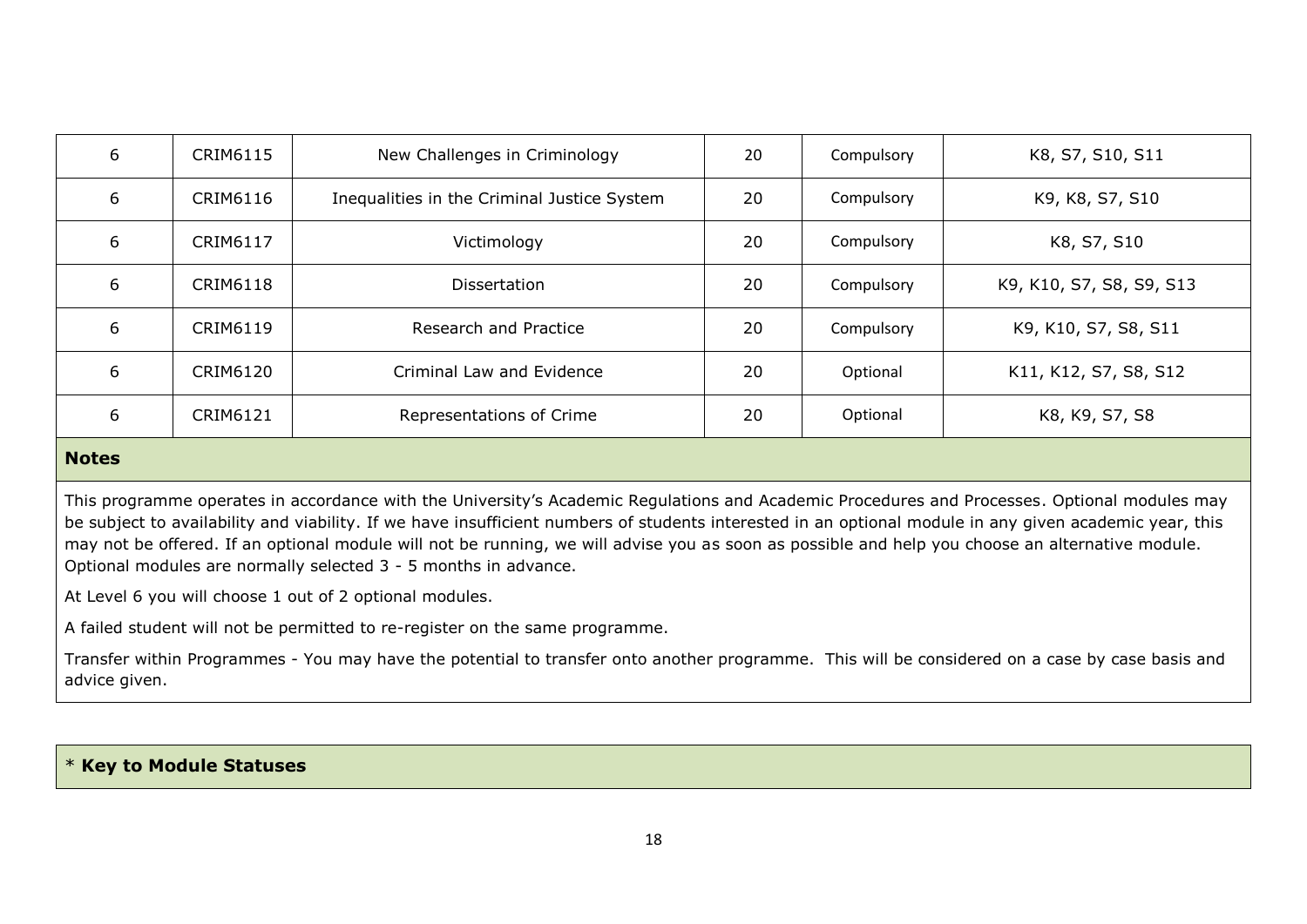| <b>Compulsory Modules</b> | Must be taken although it may possible to condone/compensate as a marginal fail (within the limits set out in the Academic<br>Regulations and provided that all core or pass/fail elements of module assessment have been passed)                                                                                |
|---------------------------|------------------------------------------------------------------------------------------------------------------------------------------------------------------------------------------------------------------------------------------------------------------------------------------------------------------|
| <b>Optional Modules</b>   | Are a set of modules from which you will be required to choose a set number to study. Once chosen, it may possible to<br>condone/compensate as a marginal fail (within the limits set out in the Academic Regulations and provided that all core or<br>pass/fail elements of module assessment have been passed) |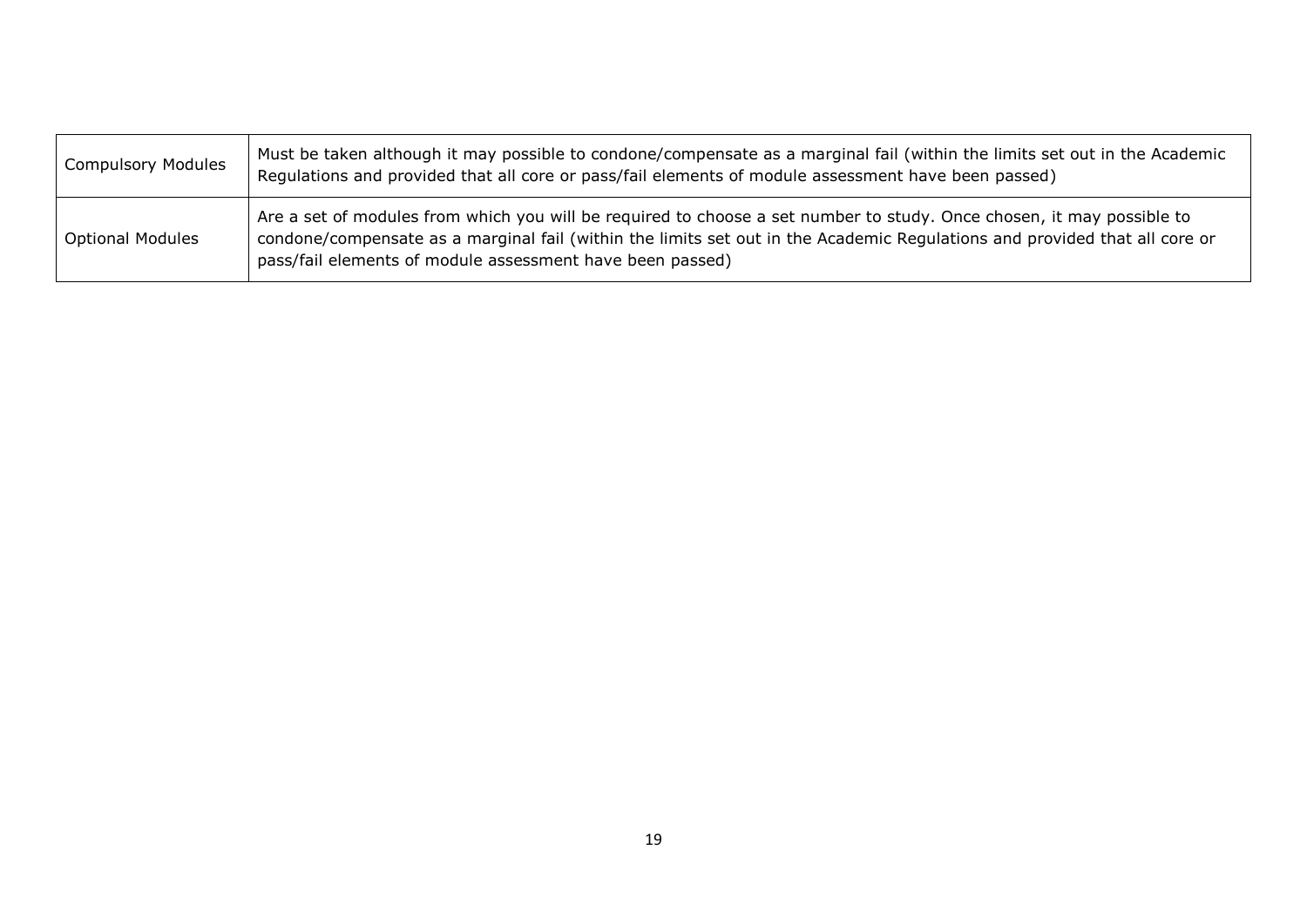| <b>Programme Delivery Structure:</b>                                                  |                          |                                                                          |                                                                   |                                                            |  |
|---------------------------------------------------------------------------------------|--------------------------|--------------------------------------------------------------------------|-------------------------------------------------------------------|------------------------------------------------------------|--|
|                                                                                       |                          | <b>Delivery Pattern</b>                                                  |                                                                   |                                                            |  |
| <b>Module</b><br><b>Module Title</b><br>Code                                          |                          | <b>Autumn Semester /</b><br><b>Spring Semester /</b><br><b>Year-Long</b> | Method(s) of<br><b>Assessment</b>                                 | <b>Approximate</b><br><b>Assessment</b><br><b>Deadline</b> |  |
| CRIM4126                                                                              | Crime and Deviance       | Autumn                                                                   | Written Assignment (50%)<br>Project Work (50%)                    | Mid Semester 1<br>End Semester 1                           |  |
| <b>CRIM4127</b>                                                                       | Criminal Justice System  | Spring                                                                   | Written Assignment (50%)<br>Written Exam (50%)                    | Mid Semester 2<br>End Semester 2                           |  |
| <b>CRIM4128</b>                                                                       | <b>Crime Stories</b>     | Year-Long                                                                | Portfolio (100%)                                                  | End Semester 2                                             |  |
| <b>CRIM4129</b>                                                                       | Becoming a Criminologist | Year-Long                                                                | Written Assignment (50%)<br>Oral Assessment/Presentation<br>(50%) | End Semester 1<br>End Semester 2                           |  |
| CRIM4130                                                                              | <b>Global Crime</b>      | Spring                                                                   | Portfolio (100%)                                                  | End Semester 2                                             |  |
| CRIM4131                                                                              | Crime and Social Justice | Autumn                                                                   | Written Assignment (50%)<br>Project Work (50%)                    | Mid Semester 1<br>End Semester 1                           |  |
| Students exiting at this point with 120 credits would receive a CertHE in Criminology |                          |                                                                          |                                                                   |                                                            |  |
| <b>CRIM5113</b>                                                                       | <b>Explaining Crime</b>  | Autumn                                                                   | Written Assignment (50%)                                          | Mid Semester 1<br>End Semester 1                           |  |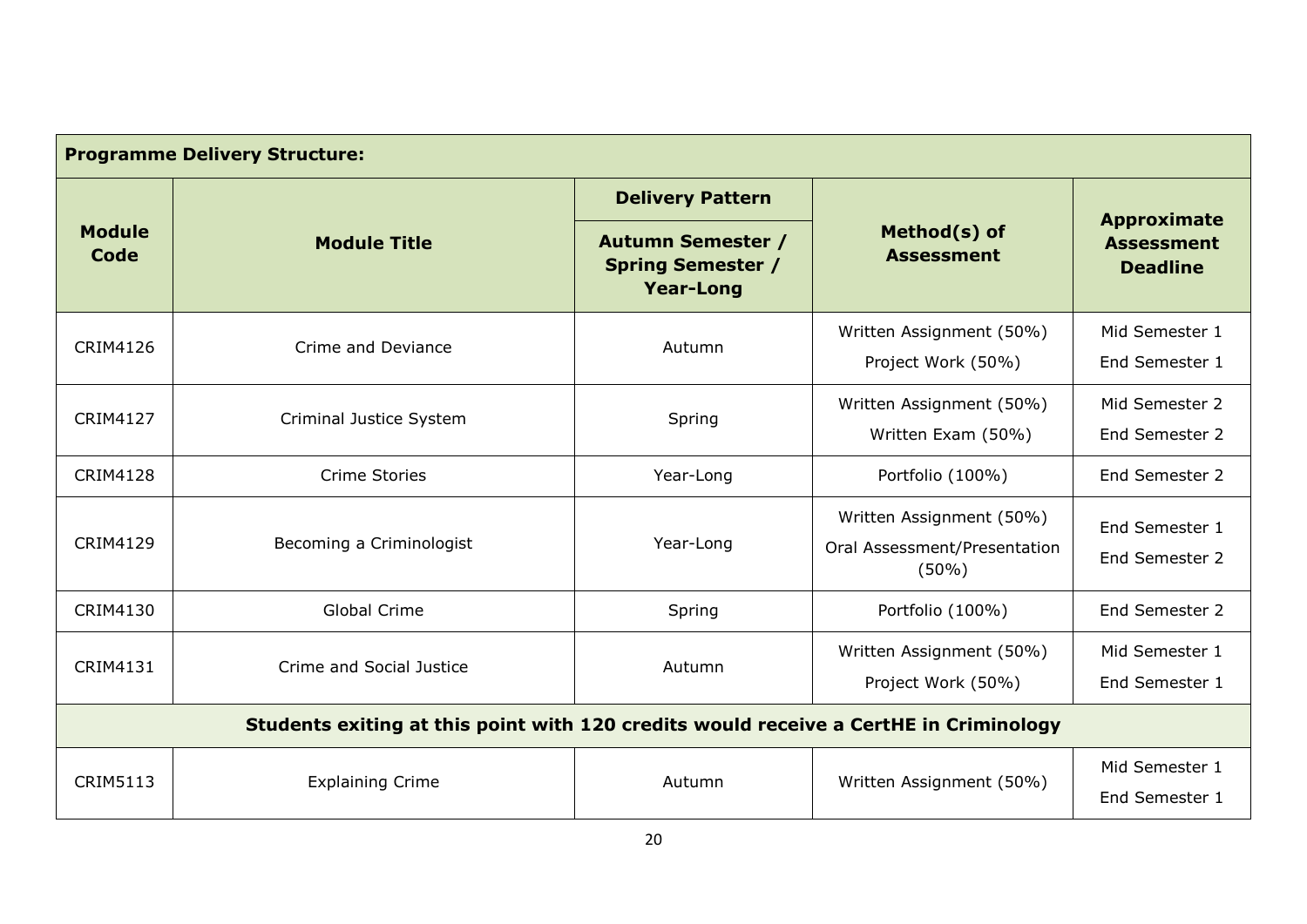|                                                                                      |                                             |           | Oral Assessment/Presentation<br>$(50\%)$ |                                  |
|--------------------------------------------------------------------------------------|---------------------------------------------|-----------|------------------------------------------|----------------------------------|
| <b>CRIM5114</b>                                                                      | Prisons and Punishment                      | Spring    | Written Assignment (50%)                 | Mid Semester 2<br>End Semester 2 |
|                                                                                      |                                             |           | Written Exam (50%)                       |                                  |
| <b>CRIM5115</b>                                                                      | Real World Research                         | Year-Long | Portfolio (100%)                         | End Semester 2                   |
| <b>CRIM5116</b>                                                                      |                                             |           | Written Exam (50%)                       | End Semester 1                   |
|                                                                                      | Bringing Offenders to Justice               | Year-Long | Report (50%)                             | End Semester 2                   |
|                                                                                      |                                             |           | Report (50%)                             | Mid Semester 1                   |
| <b>CRIM5117</b>                                                                      | Social Exclusion                            | Autumn    | Set Exercise (50%)                       | End Semester 1                   |
| <b>CRIM5118</b>                                                                      | Crimes of the Powerful                      | Spring    | Portfolio (100%)                         | End Semester 2                   |
| Students exiting at this point with 240 credits would receive a DipHE in Criminology |                                             |           |                                          |                                  |
| CRIM6115                                                                             | New Challenges in Criminology               | Autumn    | Portfolio (100%)                         | End Semester 1                   |
| CRIM6116                                                                             | Inequalities in the Criminal Justice System | Spring    | Portfolio (100%)                         | End Semester 2                   |
|                                                                                      |                                             |           | Oral Assessment/Presentation             | Mid Semester 2                   |
| CRIM6117                                                                             | Victimology                                 | Spring    | $(50\%)$                                 | End Semester 2                   |
|                                                                                      |                                             |           | Written Assignment (50%)                 |                                  |
| <b>CRIM6120</b>                                                                      | Criminal Law and Evidence                   | Spring    | Written Assignment (50%)                 | Mid Semester 2                   |
|                                                                                      |                                             |           | Written Exam (50%)                       | End Semester 2                   |
| CRIM6121                                                                             | Representations of Crime                    | Autumn    | Project Work (50%)                       | Mid Semester 1                   |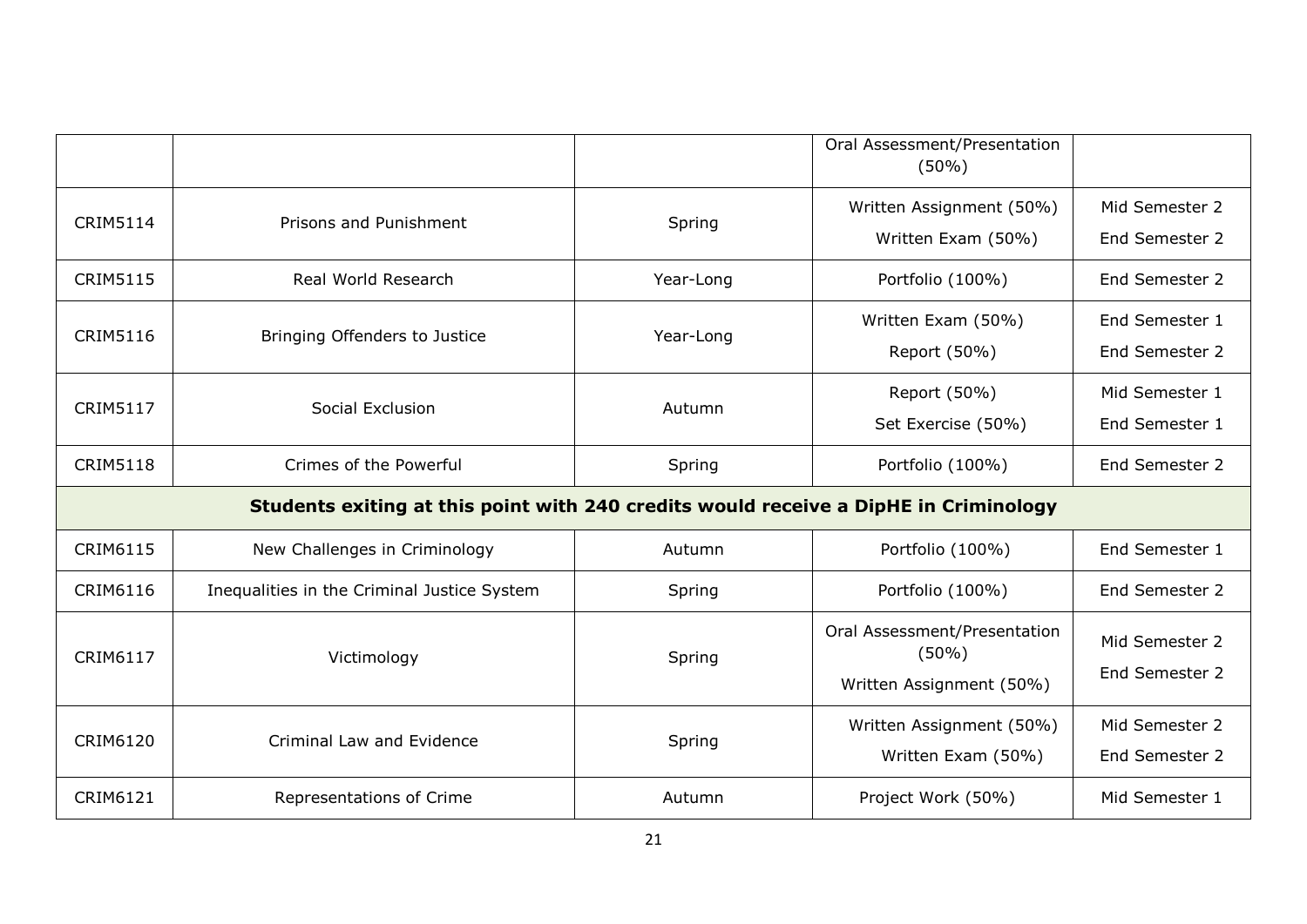|                                                                                                                                                                                                          |                       |        | Written Assignment (50%)                       | End Semester 1                   |
|----------------------------------------------------------------------------------------------------------------------------------------------------------------------------------------------------------|-----------------------|--------|------------------------------------------------|----------------------------------|
| CRIM6118                                                                                                                                                                                                 | <b>Dissertation</b>   | Spring | Dissertation (100%)                            | End Semester 2                   |
| CRIM6119                                                                                                                                                                                                 | Research and Practice | Autumn | Written Assignment (70%)<br>Set Exercise (30%) | Mid Semester 1<br>End Semester 1 |
| Students exiting with 300 credits from any combination of modules would receive an Ordinary BSc Criminology<br>Students exiting at this point with 360 credits would receive a BSc (Hons) in Criminology |                       |        |                                                |                                  |